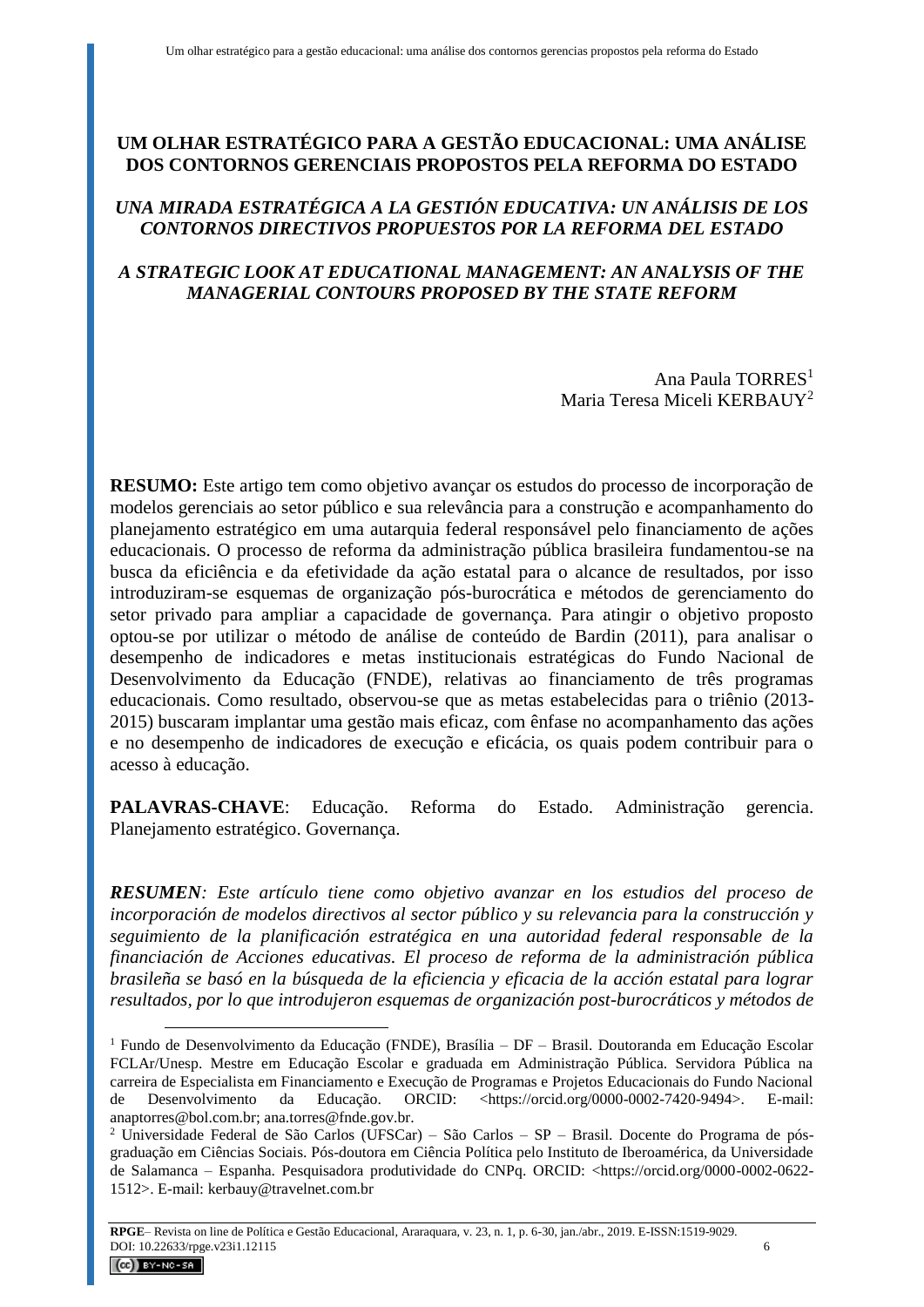*gestión del sector ampliar la capacidad de gobernanza. Para lograr el objetivo propuesto, optamos por utilizar el método de análisis de contenido de Bardin (2011) para analizar el desempeño de los indicadores institucionales estratégicos y los objetivos del Fondo Nacional de desarrollo (FNDE), relacionados con Financiación de tres programas educativos. Como resultado, se observó que los objetivos establecidos para el trienio (2013-2015) buscaban implementar una gestión más eficaz, con énfasis en el seguimiento de las acciones y el desempeño de los indicadores de ejecución y eficacia, que pueden contribuir al acceso a Educación.* 

*PALABRAS CLAVE: Educación. Reforma del estado. Administración de gestión. Planificación estratégica. Gobernanza.*

*ABSTRACT: This article aims to advance the studies of the incorporation process of managerial models to the public sector and its relevance for the construction and monitoring of strategic planning in a federal authority responsible for the financing of Educational actions. The process of reform of the Brazilian public administration was based on the pursuit of the efficiency and effectiveness of the State action to achieve results, so they introduced post-bureaucratic organization schemes and management methods of the sector To expand governance capacity. To achieve the proposed objective, we opted to use the Bardin's content analysis Method (2011) to analyze the performance of strategic institutional indicators and goals of the National Development Fund (Fnde), related to Funding of three educational programmes. As a result, it was observed that the goals established for triennium (2013- 2015) sought to implement more effective management, with emphasis on monitoring the actions and performance of indicators of execution and efficacy, which can contribute to access to Education.* 

*KEYWORDS: Education. Reform of the State. Management administration. Strategic planning. Governance.*

### **Introduction**

The intense context of transformations resulting from the process of globalization, internationalization of capital and technological development, coupled with the growth of social demands for quality public services, have generated the need for expansion of functions and managerial activities of the State.

In the face of this dynamic scenario and the triggering of the state apparatus crisis in the late 1970s and 1980s, new challenges were presented to public managers, such as optimizing the use of public resources, reducing expenses and increasing the quality of public services provided to the society. To overcome such challenges, the public sector began to incorporate techniques and methods used by the private sector to ensure greater efficiency and effectiveness of management.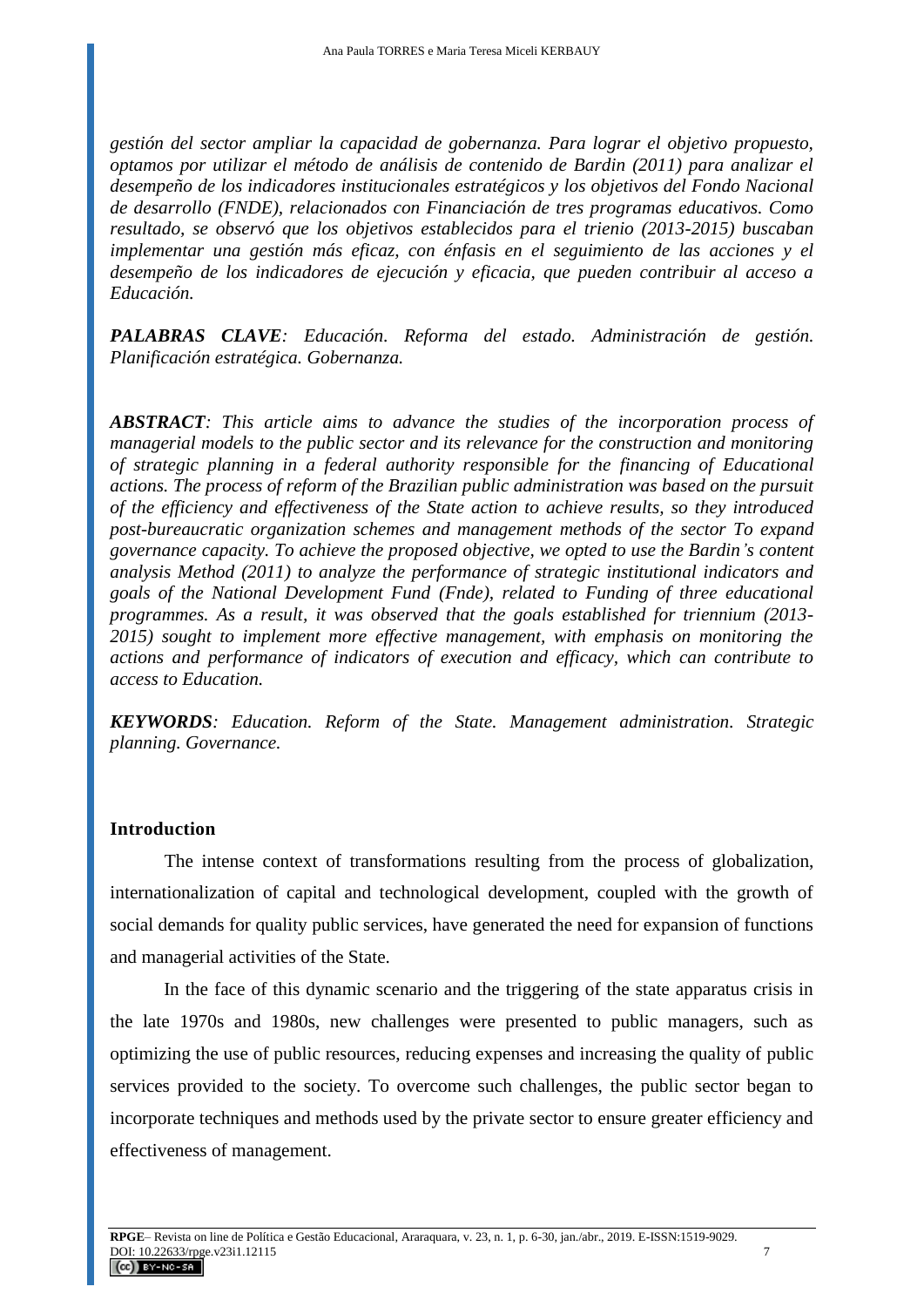In the managerial public administration model, the strategy must focus on the precise definition of objectives and goals to be achieved, including the efficiency in resource allocation and the adoption of effective controls to benchmark results. Then, it is used, the techniques of planning because it is one of the main phases of the administrative cycle, applied to the reality of the organizations.

One of the pillars of contemporary public administration is governance, which is an activity aimed at ensuring transparency and accountability, as well as keeping a direct relationship with the process of building planning strategies. To be effective, the planning process must consider the direct and indistinct participation of all the organization actors (from strategic, tactical to operational level), in order to reflect the demands of the various actors and fulfill the institutional mission.

The objective of this paper is to advance the study of the process of incorporating managerial models to the public sector and its relevance for the construction and monitoring of strategic planning in the National Fund for the Development of Education (FNDE in Portuguese), which is inserted in the process of administrative reform of the Brazilian State.

The process of public administration reform was based on the search for efficiency (through cost control mechanisms) and on the effectiveness of state action to achieve results, so it was included bureaucratic organization schemes and methods of private sector management in order to enhance governance capacity.

In order to reach the proposed goal, we chose to use Bardin's content analysis method (2011), seeking to observe the FNDE's performance in the financing of educational programs and actions, through the adoption of the logic of monitoring the goals and indicators of the cycle management for the years 2013-2015.

With reference to the normative corpus of the Autarchy studied, the main legal instruments of organization constitution were analyzed, among them, the law of creation, internal regiment, strategic plan, goal setting guidelines and performance of institutional indicators.

This paper was structured in six sections, in addition to this introduction. In the first section it will be made considerations on the Brazilian State reform and its antecedents, emphasizing the presence of a hybrid model of the Brazilian public administration. The second section discusses conceptual aspects of governance and how the introduction of managerial and strategic practices strengthens the search for efficiency in the public sector. The third section deals with aspects related to the implementation of strategic planning in the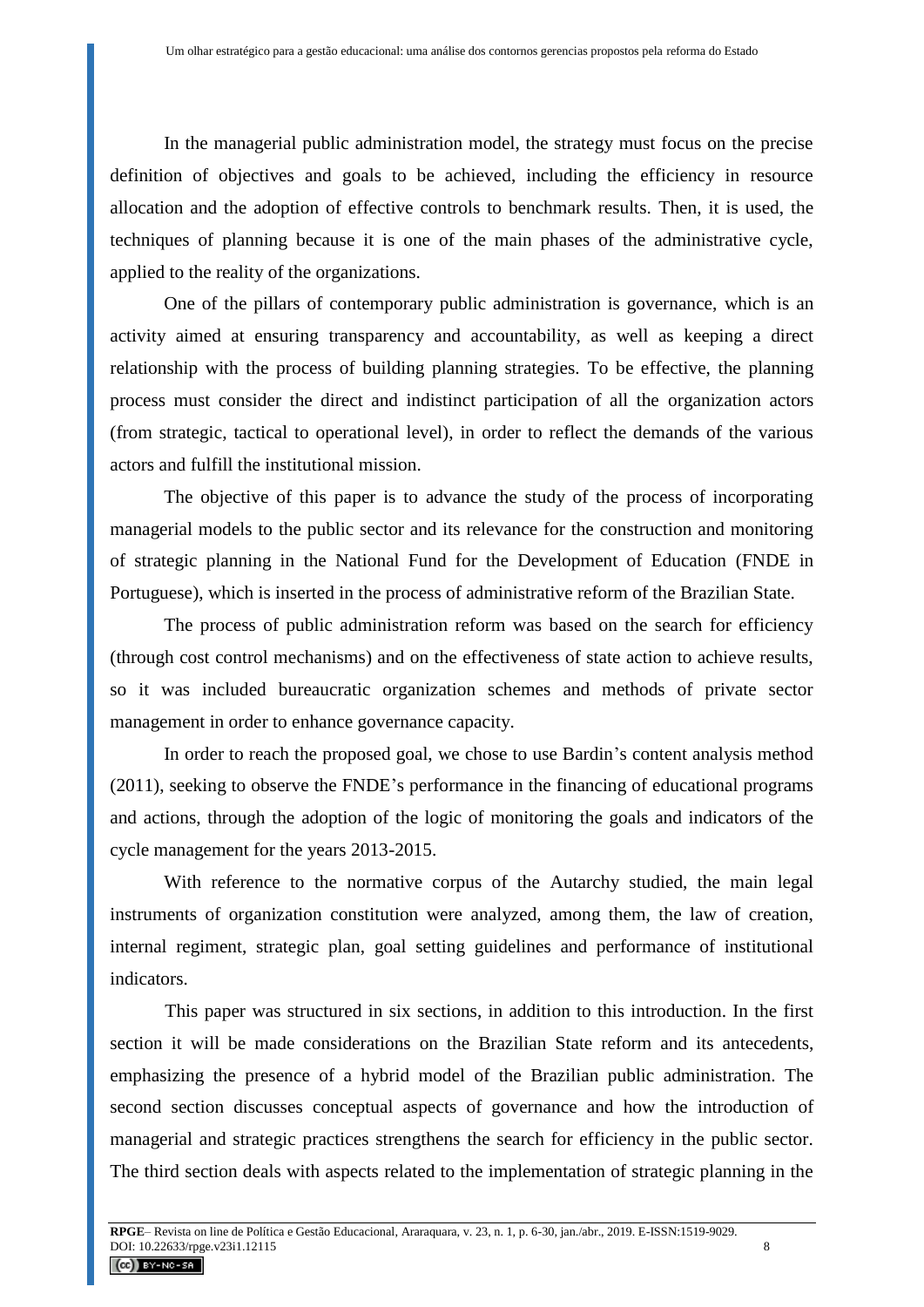FNDE and how managerial logic influences the management model adopted for the financing of educational programs and actions. The study of the methodology adopted, with the inclusion of goals and performance indicators established by the municipality for the 2013- 2015 triennium, will be presented in the next section. Finally, the data will be analyzed and the folding of the paper will be dedicated to the final considerations.

#### **Considerations about the Brazilian State Reform and its antecedents**

In this section, we seek to analyze the antecedents of the new public or managerial administration, from the presentation of two visions of the State reform and public management that are developed in the 1990s in Brazil. The literature identifies some elements that influenced this process: the issue of the patrimonial and authoritarian characteristics of the State and the public administration in Brazil; the crisis of national-developmentalism and the rise of dependent development based on the influence of international financial organisms (Washington Consensus).

When analyzing the elements that make up the scenario in which the reform of the 1990s was developed, historical aspects reveal the dichotomies<sup>3</sup> observed for the construction of public order and contributed to the formation of Brazilian society. The history of Brazil was written within a context of dualities, on two sides or two poles of mutual contradictions (NUNES, 1997): development and underdevelopment; urban and rural areas; industrialization and rural oligarchy; tradition and modernity; representation and co-optation; centralization and decentralization.

In the colonial period, the Brazilian state characterized itself as a centralized political unit, in which the administrative apparatus did not follow general norms, hierarchies and definitions of competences, since the legislations were constituted by determinations and private interests. The tax network was confused with the appropriation of rents, monopolies. Political positions were not professionalized and the political and economic spheres were confused, transforming the search for political power into possession of high value assets or direct control of wealth.

In this period a patrimonialist system was established that converted the governmental positions in a form of ascent or social mobility, making the governmental organization like

<sup>&</sup>lt;sup>3</sup> The presence of dichotomies or contradictions of poles that are alternated and intended. brought by Nunes (1997) in the book "The Political Grammar of Brazil", are useful for the analyzes on Brazilian politics and economy.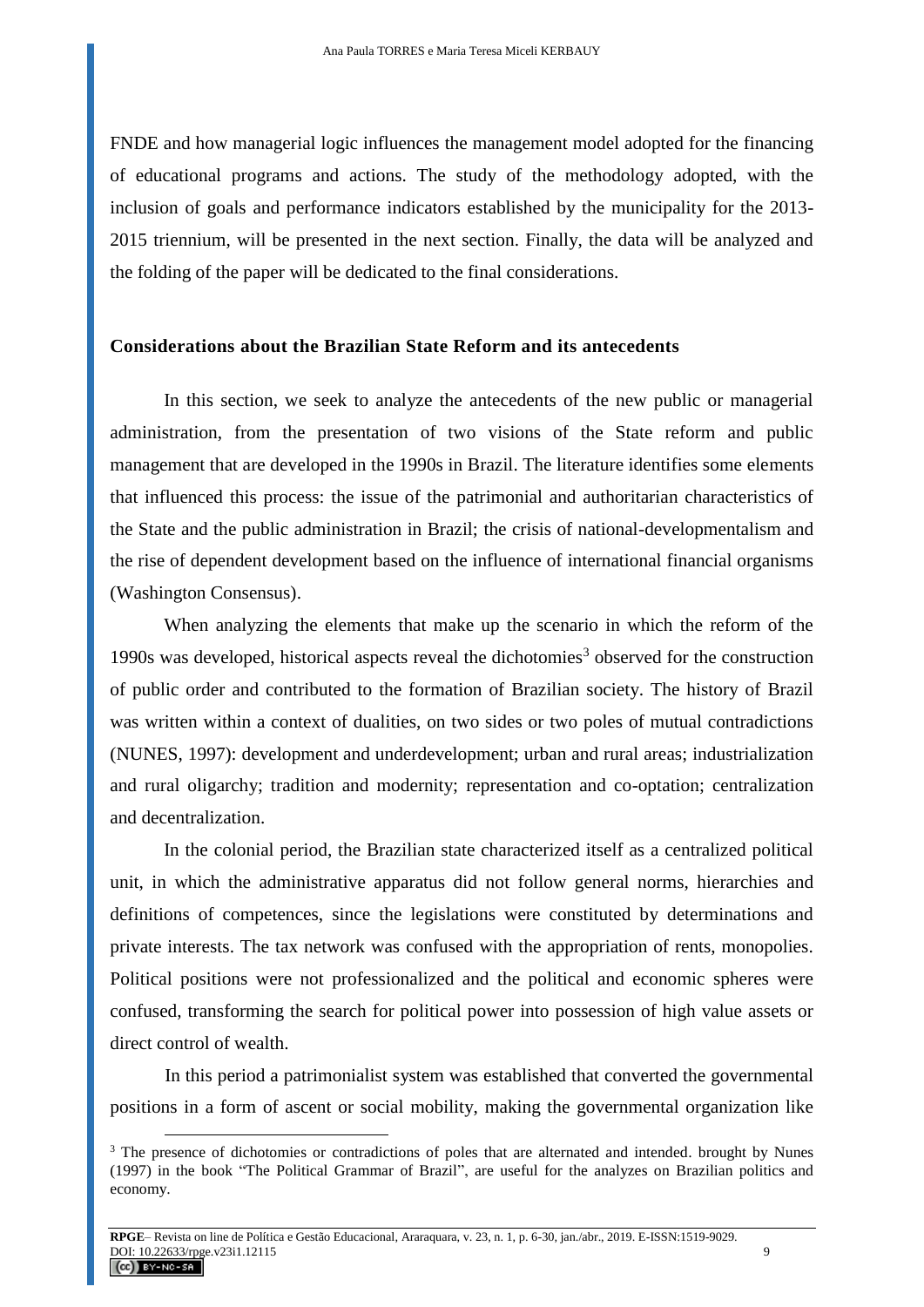something to be explored and not in the service of the public interest. The personalist tradition of functionalism averse to impersonality and formalism proposed by the bureaucratic system was also a striking feature of the colonial period (PAULA, 2005; BRESSER PEREIRA, 1998; NUNES, 1997).

The patrimonialist colonial inheritance and the centralization of the power became characteristic marks of the Brazilian public administration and they persisted during the Old Republic (1889-1929) oligarchic, conservative, regionalized and clientelist. Favoritisms, employments, and repression strongly characterized political relations in this period dominated by the power of the colonels.

According to Nunes (1997), clientelism constituted an important aspect of political and social relations in Brazil, since it was a type of social relationship marked by personal contact between patrons (colonel, chief of local political machines, leaders who controlled the public machine) and peasants. The asymmetrical relationship (of command and subordination, loyalty and protection) marked the dualisms of the "Brazils". This dualist relationship perpetuated the evolutionary traits of the state and public administration by inhibiting the formation of collective action interests.

These characteristics, however, did not prevent the first attempts for professionalization of the public service and the reform of State structures that occurred in the Vargas era (1930-1945). According to Bresser (1996), the creation of a centralizing body for the modernization of public administration played a crucial role in the search for a modern state and a professionalized bureaucracy.

The reformist character brought with the emergence of the Administrative Department of the Public Service (DASP, in Portuguese), in 1938, aimed to centralize and reorganize the public administration; to define personnel policy and rationalize methods and processes in general, structuring aspects that strengthen the tripod of classic bureaucracy<sup>4</sup>, or the ideal Weberian model. According to Nunes (1997), DASP was a paradoxical organism in which two grammars<sup>5</sup> were combined in their structuring, the bureaucratic insulation<sup>6</sup> and the universalism of procedures<sup>7</sup>.

<sup>4</sup> Bureaucracy is an organization or organizational structure characterized by explicit and regularized rules and procedures, division of responsibilities and specialization of work, hierarchy, and impersonal relationships. The tripod of bureaucracy was based on formality, impersonality and professionalism.

<sup>5</sup>According to Nunes (1997), there are four institutionalized patterns of relations or "four grammars" that structure the bonds between society and state in Brazil, performing functions of political control, intermediation of interests, and allocation of the flow of available material resources. These are: 1 - clientelism; 2 - corporatism; 3 - bureaucratic insulation; and 4 - the universalism of procedures.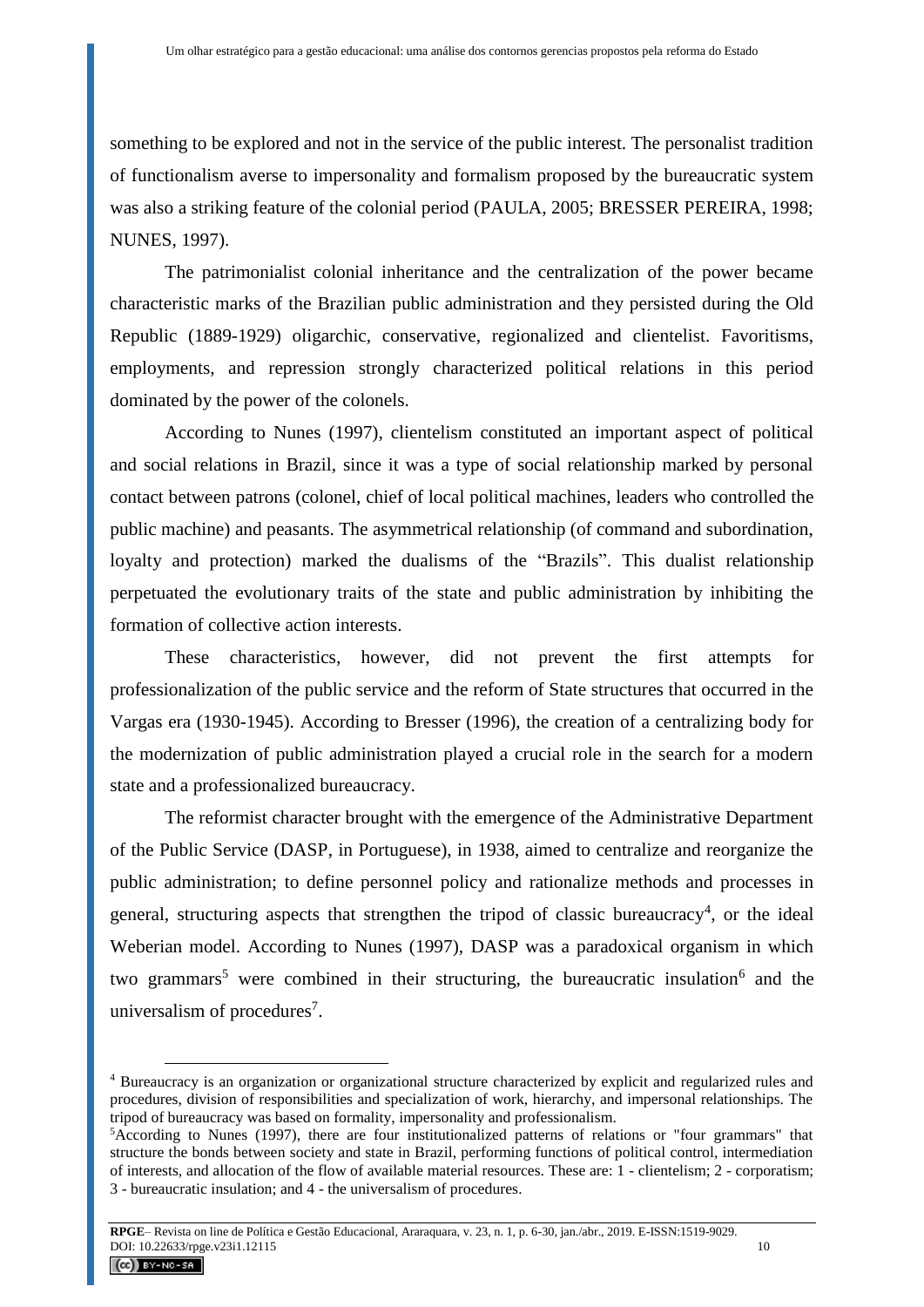The bureaucratic model proposed by Weber (1963) was based on the formalism and legal character of norms and regulations; rationality and division of labor; in the impersonality of relationships; in the hierarchy of authority; routines and procedures; in technical competence and meritocracy; in the specialization of the Administration; in the professionalization of the participants; and full predictability of the operation.

Such particularities had as advantages the rationality in relation to the achievement of the organization goals, the precision in the definition of the position and the operation, by the exact knowledge of the duties; speed in decisions due to the uniformity of routines and procedures that favor standardization, cost reduction, errors and the accurate interpretation of roles and responsibilities.

The evolution of the formation of the Brazilian State between the years 1945 and the coup of 1964 was marked by the coexistence of a system of merit and professionalization of bureaucrats and traits of patrimonial and clientelist political culture, as stated by Paula (2005, p.106-107):

> Between the years 1945 and the coup of 1964 there were several attempts to resume the reform with the same initial impetus, strengthening the system of merit, the professionalization of bureaucrats and the organization of the state. The Populist Republic of this period is characterized by a coexistence between features of patrimonial political culture, patronage and pockets of administrative efficiency. Thus state reform was limited by the political forces that underpinned the government and pushed it to accommodate the merit system and public employment as political favor. Already the reform carried out during the military regime (1964-1985) was more effective, because its coalition of forces did not have to take into account the same demands of political conciliation of the previous period. In this way, it was possible to improve the administrative machine through techniques of rationalization of the State and methods of professionalization of the administrators<sup>8</sup>.

1

<sup>6</sup> Bureaucratic inscription corresponds to the creation of structures - agencies, state companies - based on bureaucratic standards to break down clientelistic patterns, among them the creation of the DASP implementation of the system of merits, standardization, centralization, coordination - of indirect administration entities such as municipalities, foundations and public and mixed economy companies.

<sup>7</sup> Universalism of procedures corresponds to norms that can be formally used by all individuals in policy, or applied to them by electing representatives, to protect against abuses of power by the state. Freedom of expression, assembly, press are basic aspects of procedural representation (NUNES,1997).

<sup>8</sup> Original text: Entre os anos de 1945 e o golpe de 1964, ocorreram várias tentativas de se retomar a reforma com o mesmo ímpeto inicial, fortalecendo o sistema de mérito, a profissionalização dos burocratas e a organização do Estado. A República Populista deste período se caracteriza por uma coexistência entre traços da cultura política patrimonial, clientelista e bolsões de eficiência administrativa. Assim, a reforma do Estado foi limitada pelas forças políticas que sustentavam o governo e o impeliam a acomodar o sistema de mérito e o emprego público como favor político. Já a reforma realizada durante o regime militar (1964-1985) foi mais efetiva, pois sua coligação de forças não teve que levar em conta as mesmas exigências de conciliação política do período anterior. Desta forma, foi possível melhorar a máquina administrativa através de técnicas de racionalização do Estado e de métodos de profissionalização dos administradores.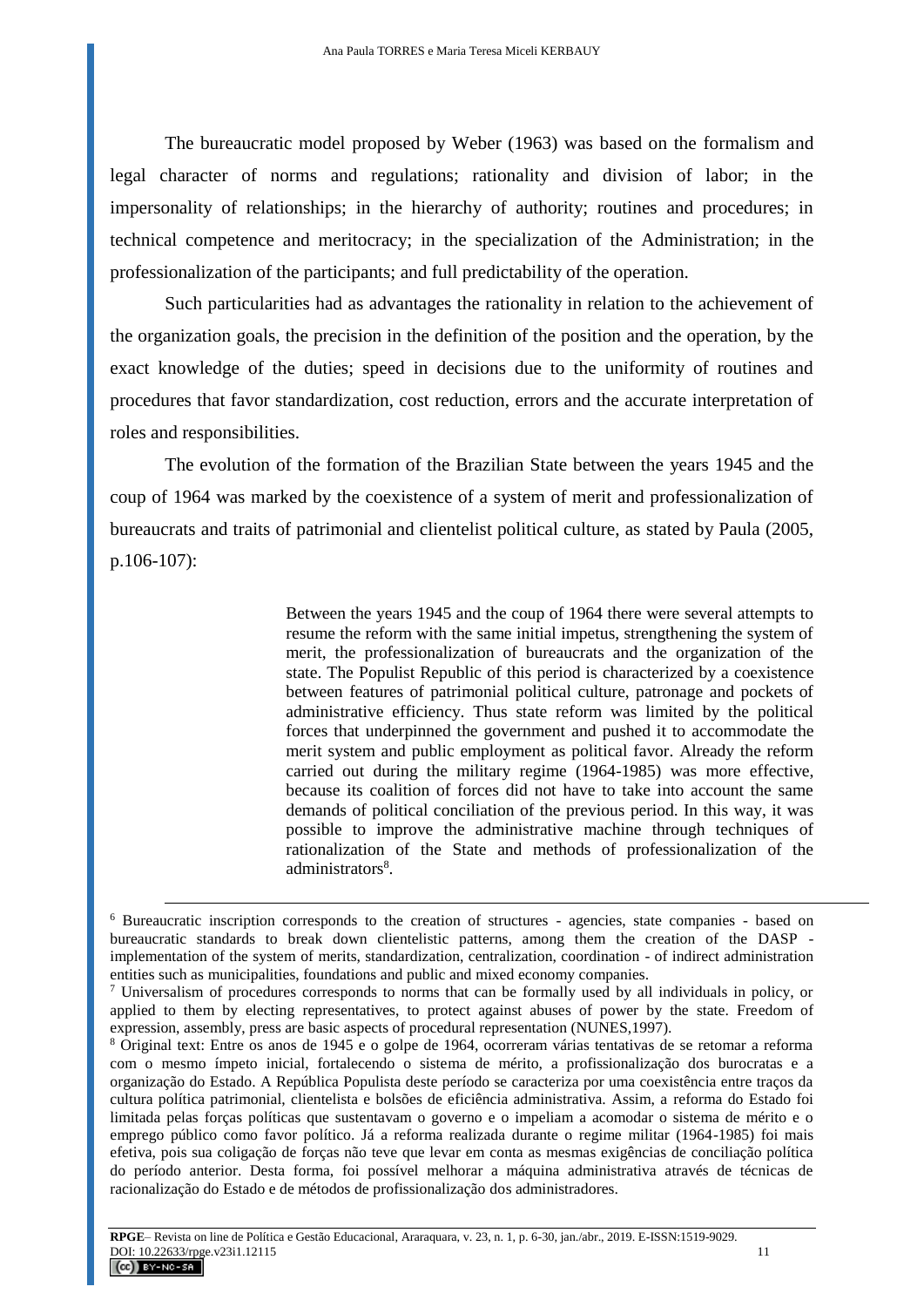The period that marked the military regime sought to promote greater efficiency through decentralization, administrative rationality, planning and control of results. These initiatives were proposed with the publication of Decree-Law no. 200/1967, but according to Nunes (1997), there were unexpected and undesirable consequences for the image of the Brazilian State.

In an attempt to guarantee greater flexibility, administration and efficiency, it was allowed contracting people without public examinations 9 , making patrimonialist and physiological practices survive. The direct and central administration was seen pejoratively as bureaucratic or rigid, evidencing the dysfunctions of the ideal Weberian model and leaving aside the concern with meritocracy, with the accomplishment of contests and with the development of state careers.

The State Strategic Nucleus was weakened by a military action not to worry about the formation of high-level public administrators selected by public examinations and for preferring to hire the upper echelons of state enterprise management<sup>10</sup>.

Paula (2005) considers that it was possible to improve the administrative machine through techniques of rationalization of the State and the creation of decentralized entities, however, the excessive preoccupations with the increase of efficiency and the consolidation of a state technobureaucracy centralized even more the performance and contributed to the dissemination of patrimonialist practices that excluded civil society from decision-making processes.

According to Bresser Pereira (1996), the flexibilization of the administration sought greater efficiency in the economic activities of the State and strengthened the political alliance between the high state, civil and military technobureaucracy and the business class. The reform proposed by the Decree-Law no. 200/1967 was halved and failed, especially when the crisis of the 1970s advanced and the state bureaucracy came to be identified as an authoritarian system in the process of degeneration. With the increase of governmental attributions and the growth of social demands, the bureaucratic model that until then functioned, was inefficient.

<sup>&</sup>lt;sup>9</sup> Translator's note: In Brazil, there are civil servants that have stability of employment for life guaranteed by law. Hence the importance that these servants are admitted through public examinations.

<sup>&</sup>lt;sup>10</sup> Bureaucratic rings - islands of rationality and technical specialization. Universalism of procedures and bureaucratic insulation are often perceived as appropriate ways to counterbalance clientelism, for they bring the notion of full citizenship and equality before the law. They are based on impersonal norms, equal rights, checks and balances.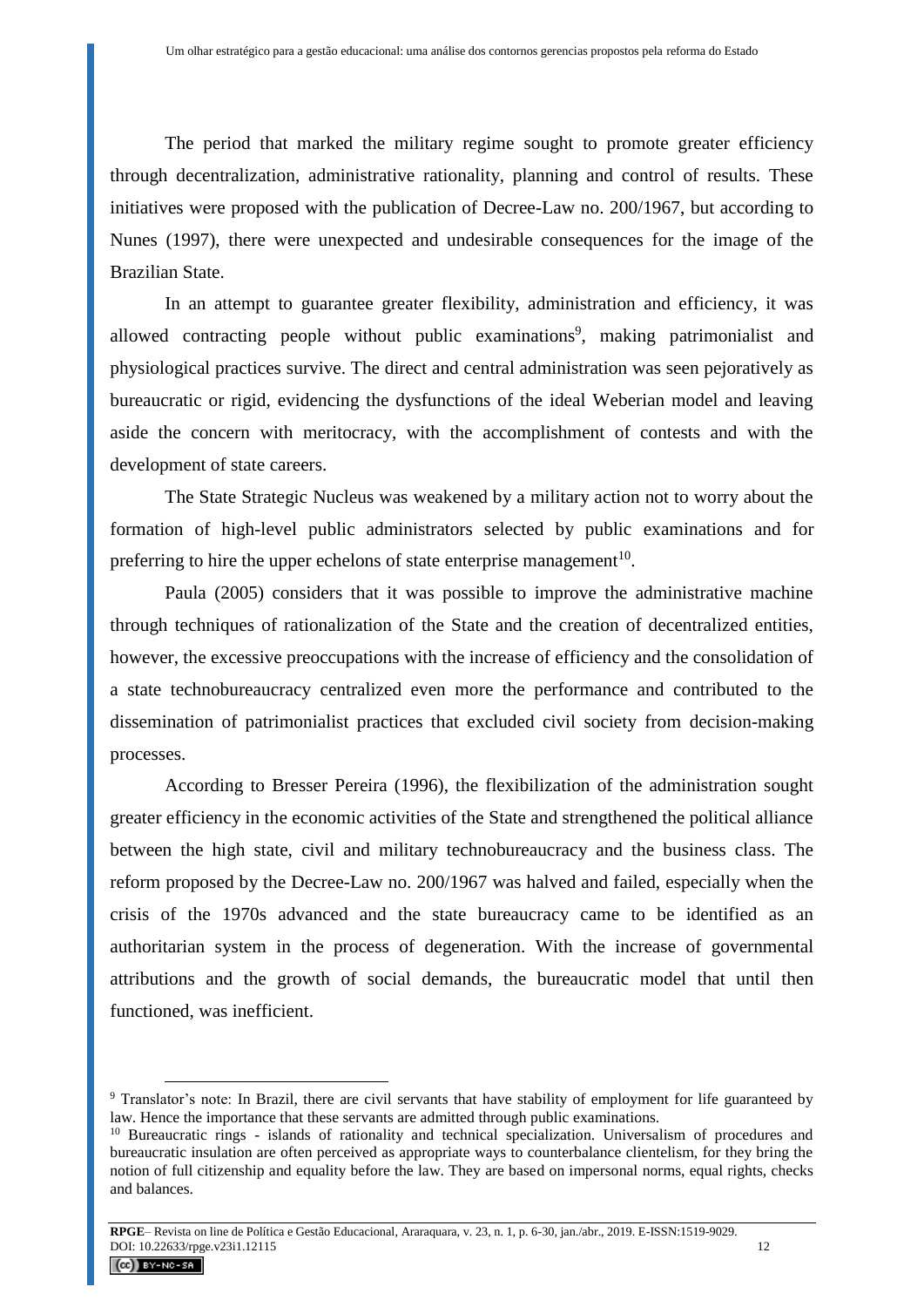The end of the 1980s was marked by the period of democratic transition and promulgation of the Federal Constitution. According to Bresser Pereira (1996), there was a bureaucratic retrogression since the Federal Constitution/1988 reaffirmed corporatist and patrimonialist privileges of categories, the establishment of a retirement system with full remuneration, unrelated to the length of service rendered to the State, legal regime unique, rigid stability for all civil servants of the direct and indirect administration, in addition to providing the so-called "train of joy", in which more than four hundred thousand civil servants have become statutory servants and holders of stability and integral retirement.

The resentment of the old bureaucracy with the treatment given by the military regime to favor corporatist interests, the reassertion of patrimonialist privileges incompatible with the bureaucratic ethos, coupled with the irrational defensive attitude of the high bureaucracy generated the discredit of the Brazilian public administration.

The economic plans that followed throughout the 1970s and 1980s, except for the period of the Economic Miracle, were not enough to conduct a consistent and bold economic policy that avoided the impacts of the state fiscal crisis, hyperinflation, unemployment, the instability in the trade balance and the devaluation of the national currency. The robustness of the public machine coupled with the increasing image of the dysfunctions of the bureaucratic model led to the search for a new model of public administration.

According to Bresser Pereira, the constituents of 1988 did not perceive the fiscal crisis, much less the crisis of the State apparatus. They did not realize that it was necessary to rebuild the State, to recover public savings, to provide the State with new forms of intervention, and that it was necessary to set up an administration that was not only professional but also efficient and oriented to meet the people demands.

It not started until the 1990s, when the crisis generalizes and manifests itself due to the low capacity for information, planning, formulation, implementation and control of public policies, that the reforms and the fiscal adjustment are strengthened by a dramatic diagnosis of administration deficiencies public. The goal, then, is to establish a system of public administration that is immune to patrimonial practices, in which the servers are conducted according to criteria of public ethics, professionalism and effectiveness.

This new model of public administration began to be implanted in 1995, with the creation of the Master Plan of the Reform of the State Apparatus (PDRAE, in Portuguese) and had as its proposal to transform the bureaucratic public administration, focused on processes and procedures, in management, whose purpose comes back to achieve results.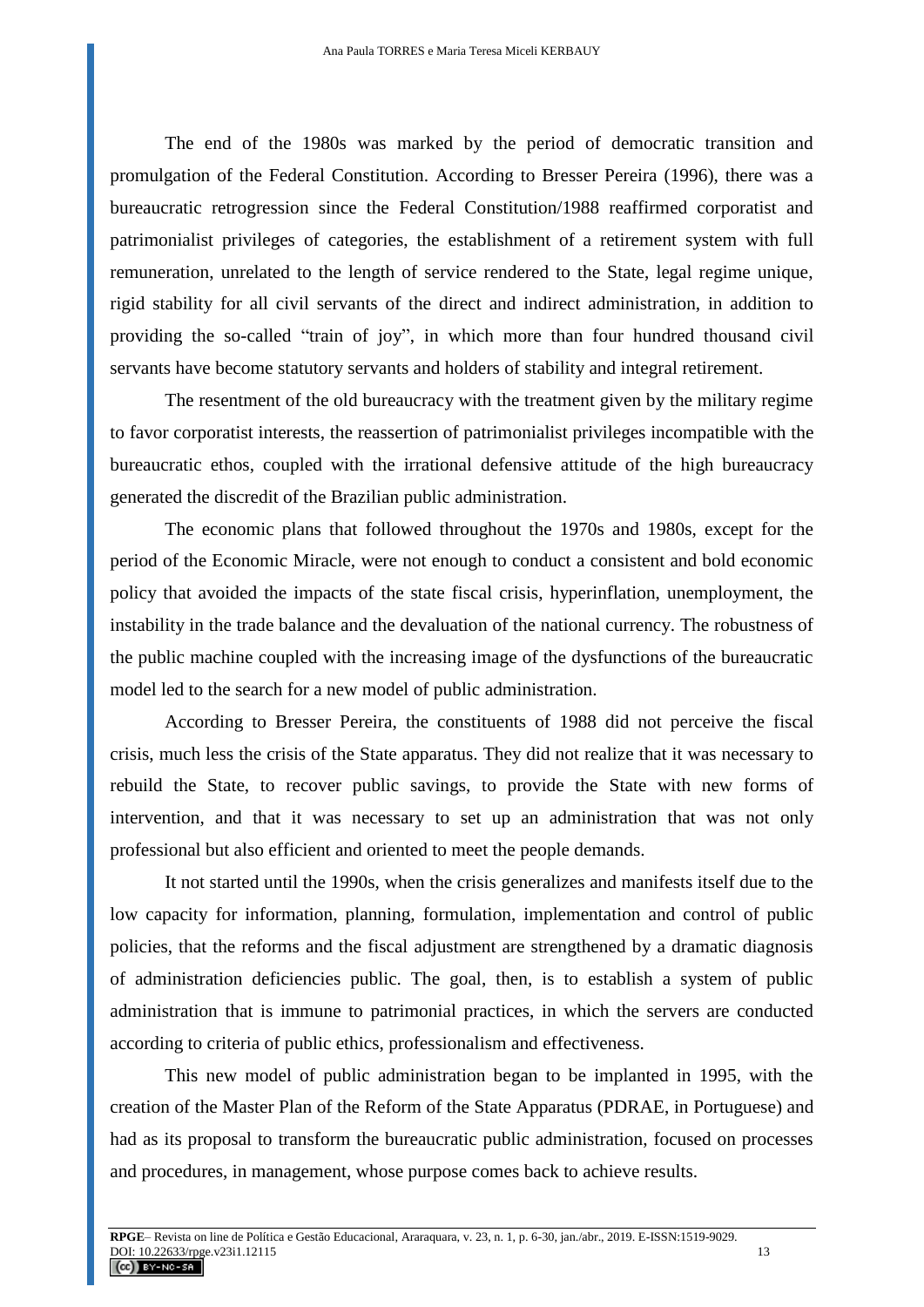The proposed reform of the Brazilian public machine presented in the Master Plan considered the existence of four basic sectors, members of the State structure: a) the strategic core of the State; b) the exclusive activities of State; c) non-exclusive or competitive services; and d) the production of goods and services for the market (BRESSER PEREIRA, 1998).

In this classification, the strategic nucleus is the sector composed of public agencies in which the laws, the public policies of interest of the Country and the strategic decisions are defined. At the federal level, it is formed by the President of the Republic and the Ministries (the Executive Branch), by the Legislative and Judiciary, by the Courts and the Federal Public Prosecutor's Office.

The exclusive activities comprise the sector in which services are provided that only the State can perform, that is, services that express the extrovert power: it can regulate, supervise and foment. Examples include the police, the armed forces and supervisory and regulatory bodies.

The State's non-exclusive or competitive services sector encompasses services that, while not involving state power, are realized or subsidized by it, in view of their relevance to fundamental human rights such as education, health, culture, research, and environment.

The fourth sector refers to the production of goods and services for the market, which is carried out by the State through its public companies or mixed capital companies. It is characterized by profit-oriented economic activities that still remain in the state apparatus or have undergone privatization and concession process, which requires strict regulation.

| <b>State Sectors</b>                                                                       | Ownership        | Administration |  |  |  |
|--------------------------------------------------------------------------------------------|------------------|----------------|--|--|--|
| Strategic Nucleus (Legislative, Judiciary,                                                 | State-owned      |                |  |  |  |
| Presidency and Ministers' Summit)                                                          |                  | Management     |  |  |  |
| Exclusive Activities (Police, Regulation,<br>Inspection, Promotion, Basic Social Security) | State-owned      | Management     |  |  |  |
| <b>Non-Exclusive Services</b>                                                              | Non-state public | Management     |  |  |  |
| Production of Goods and<br><b>Market Services</b>                                          | Private          | Management     |  |  |  |

**Table 1** – Master Plan of the State Apparatus Reform (PDRAE in Portuguese)

Source: Bresser Pereira (1998)

According to Bresser Pereira (1998), the general objective of the administrative reform was to move from a bureaucratic public administration to a managerial one, nevertheless, the strategic nucleus would remain the two forms of administration due to the characteristics of the services provided. In other sectors, considering the relevance of efficiency in service or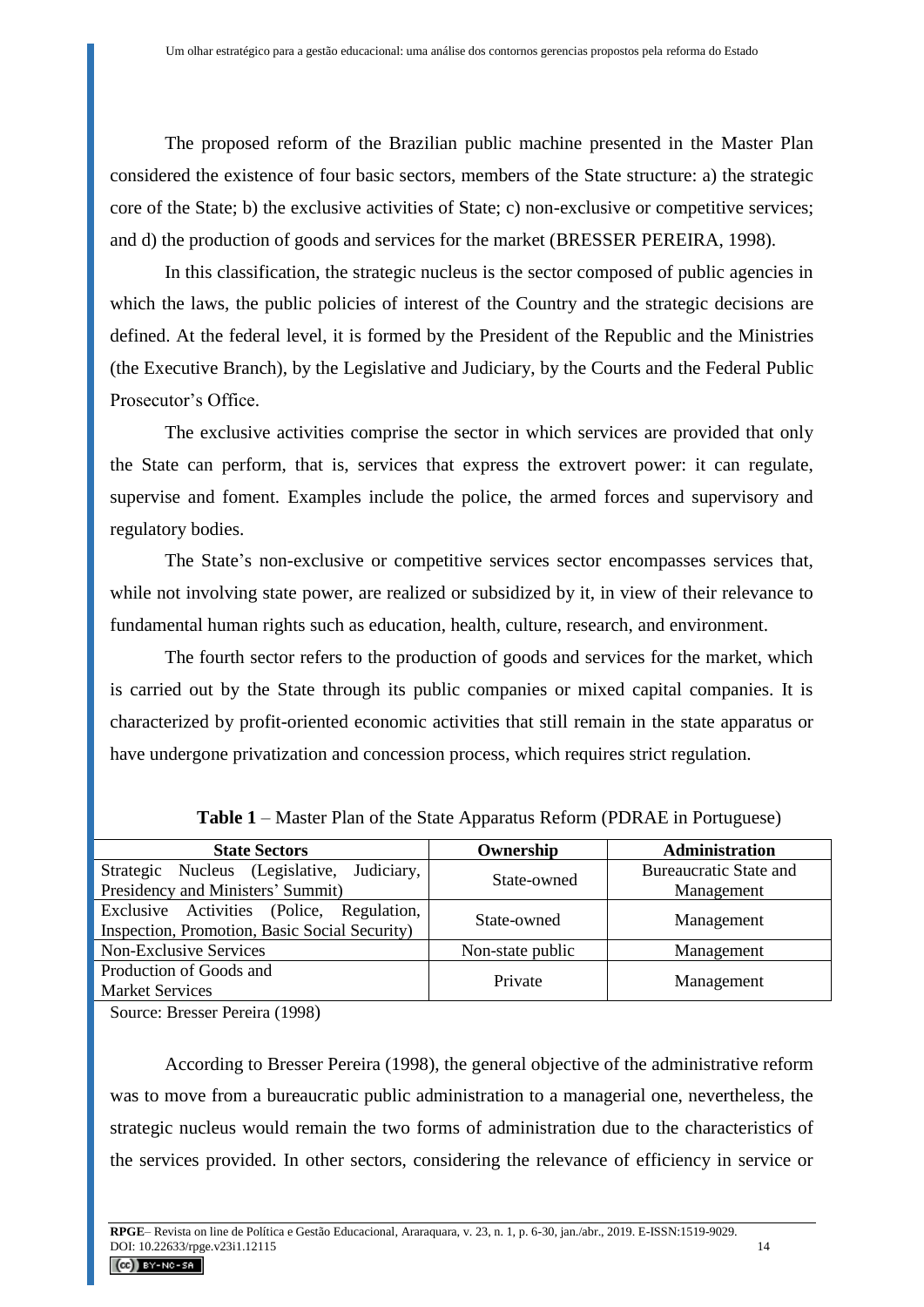service delivery, management would be more appropriate. In fact, what is observed throughout the historical conception of the Brazilian State is the predominance of several forms of administration, that is, of a hybrid model that contemplates bureaucratic, managerial and even patrimonialist and clientelistic characteristics.

The reform proposal brought by the State Reform Master Plan (PDRE, in Portuguese) sought to improve not only the organization and staff of the State, but also the finances and the institutional-legal system<sup>11</sup>. Reforming the State meant ensuring greater governance, effective, efficient and better able to implement laws and public policies. The proposal also sought to make more efficient the exclusive activities of the State through the transformation of autarchies into autonomous agencies<sup>12</sup>, making the services more efficient and more competitive.

#### **The pursuit of efficiency through governance and strategy**

 $\overline{a}$ 

In a context of transformations and growth of social demands, the managerial innovations operated by the public administration assume greater prominence. The process of public administration reform was based on the search for efficiency (through cost control mechanisms) and on the effectiveness of state action, so bureaucratic organization schemes and advanced financial management methods were introduced to expand governance capacity.

The term governance has been used within the scope of the new public administration under the influence of the World Bank to designate the efficient administration of public affairs – good governance. A more comprehensive concept was proposed by Rhodes (1996), who considers the state as a political system mediated by self-organizing networks, whose results are obtained through the interaction of local government, private and voluntary sector. To ensure the effectiveness of political action would require the construction of new institutional arrangements.

Diniz (1997) conceptualizes governance as the state's capacity to implement policies and achieve collective goals through mechanisms and procedures capable of expanding the

 $11$  The Reform of the State Apparatus strategy was conceived from three dimensions: institutional-legal; cultural and public management. The institutional-legal dimension proposed amendments to the Constitution and legislation relevant to public administration. The reform of the State was effected with the publication of Constitutional Amendment No. 19/1998, which included the principle of efficiency in article 37 of Federal Constitution/1988.

<sup>&</sup>lt;sup>12</sup> The Master Plan used the term "autonomous agencies" without distinguishing between regulatory agencies, focused on intervention in specific markets, regulating the supply relationship, with quality and affordable price and demand; and executive agencies, linked to policy implementation (without formulating or regulating).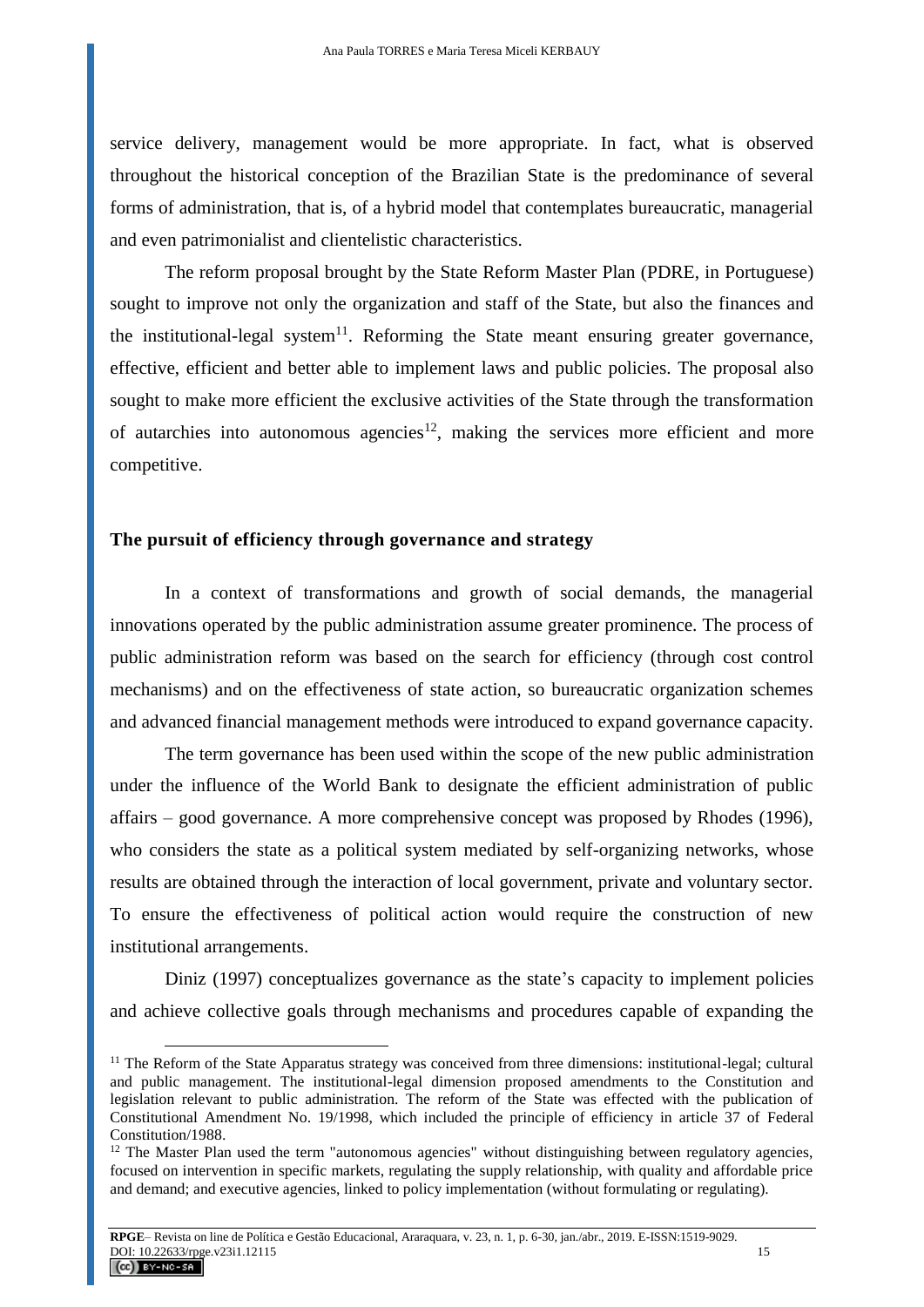means of interlocution, social participation, and the administration of the game of interests. From the point of view of conceptual evolution, from the author's point of view, governance does not assimilate the socio-political dimension of management, since its practice is reduced to the technocratic approach and does not establish mechanisms to manage issues of conflict, negotiation and cooperation.

The presupposition of technical and administrative efficiency transforms the new (contemporary) public administration into an ideal model adopted by countries that reform the state apparatus and introduce practices of private management. In many cases the efficiency of practices issue has not been questioned, but the limitations or results are not very expressive in the field of social policies and improvement of the quality of life of citizens.

Villanueva (2006) identifies two tendencies that support contemporary public administration: 1. to claim, recover and rebuild the public nature of the administration (democratize, awaken in the citizen the interest to evaluate the performance of public powers, the quality of services provided); 2. to recover, reactivate and rebuild administrative and managerial capacity (adjustment and balance of public finances; incorporation of management methods to ensure efficiency, effectiveness, quality in the provision of public services; result in the creation and aggregation of public value - cost-efficiency producing the expected results to the people).

New Public Management  $(NPM)^{13}$ , according to Martins and Marini (2010, p.23), brought a set of innovative private sector management technologies that applied to the State and its organizations made it possible to reduce, control, improvement of the quality of services provided. The path from the modern to the postmodern state reveals an evolution marked by different factors and contexts that move from patrimonial, bureaucratic models to managerialism, but it potentiates the convergence of new public management in the direction of public governance (SOUZA; SIQUEIRA, 2007).

<sup>&</sup>lt;sup>13</sup> The term New Public Management was first used by Christopher Hood to refer to the use of private management tools in public management. New Public Management (NPM), according to Firmino (2011, p. 393), had its development related to the rise of the New Right in the United Kingdom and the United States. In this way, its appearance was driven by the government of Margaret Thatcher, beginning in 1979, by Ronald Reagan, who advocated the end of the Welfare State, due to its costly growth and its inefficiency in providing services. Among the main characteristics of NPM are: emphasis on results, to the detriment of the means / processes; Emphasis on measurement, for evaluation of results; citizen-client approach; promotion of market mechanisms, which presupposes competition between public-public and public-private; decentralization and "agitation"; adoption of more flexible private sector management practices (management by objectives, total quality management and ICTs); privatization in a narrow sense (material privatization, contracting out, public-private partnerships, liberalization of some areas of the economy); rationality of expenditure; existence of an active professional management, with high autonomy and discretion.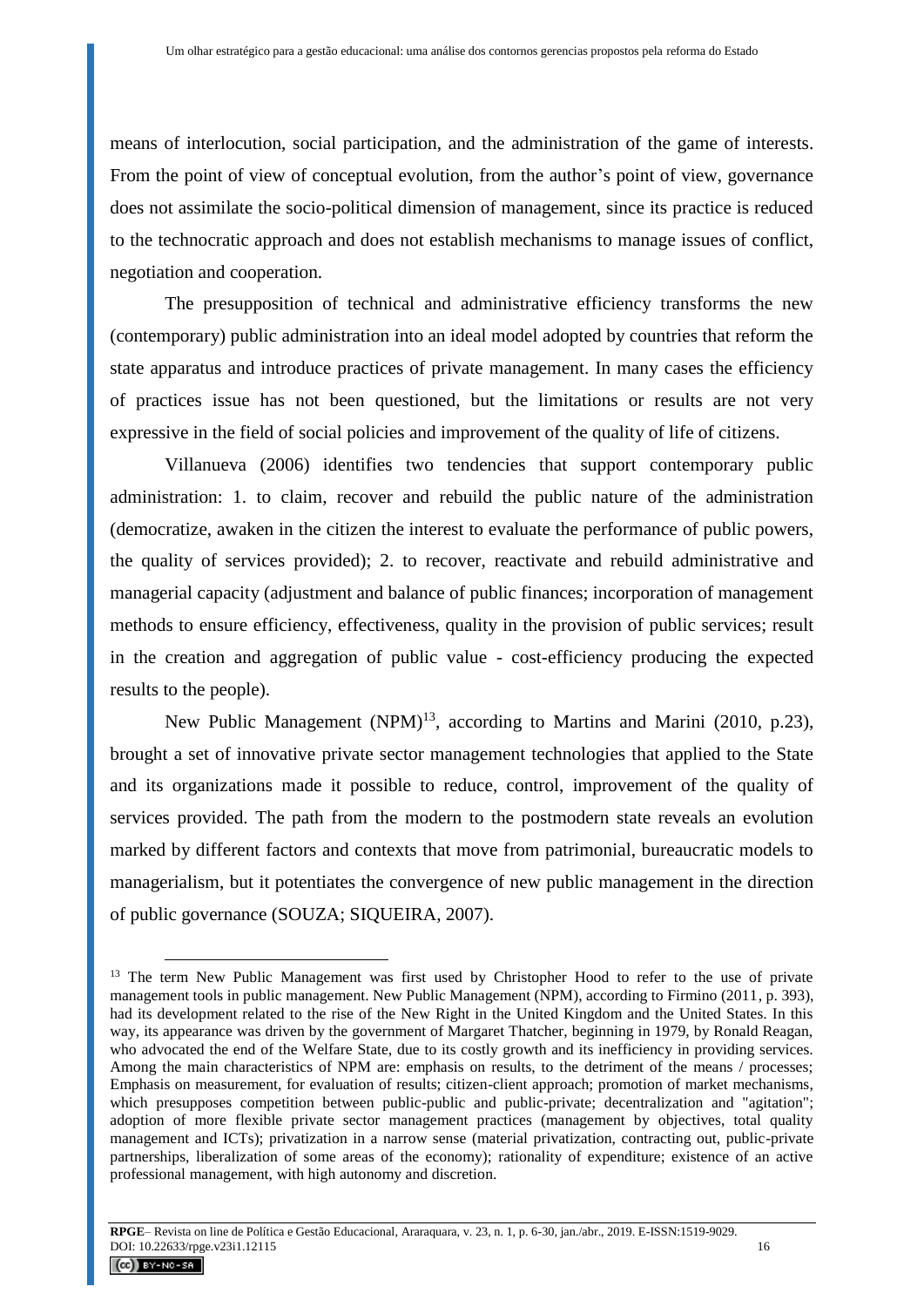According to Evans (1989), governance is the Government's ability to make pertinent decisions promptly and also demonstrate skills to sustain policies, generating accessions and conditions for the development of cooperative practices, breaking with the rigidity of the dominant public management pattern. For Meirelles (1982, p.65) it involves all the apparatus of the State, preordained to the performance of its services, aiming at the satisfaction of collective needs.

The challenge presented to the public sector to strengthen governance has been to articulate a set of ethical principles of compliance, transparency, and accountability in accountability to common elements or current practices, hybrid models of public administration built on bases bureaucratic, patrimonial and corporatist policies that are considered relevant to the political interests' game.

By introducing post-bureaucratic organization schemes into the public administration and employing advanced methods of financial management, direction, strategy, quality management (continuous control and improvement), performance management, process redesign, knowledge management, internal controls, and budget by results, greater professionalization on the part of the servers / managers and compliance with the principles of the code of public ethics is required.

Villanueva (2006) understands that the strengthening of managerial discourse has occurred through the rise of the concept of strategy within the scope of public administration and the adoption of strategic planning. As managerial technology, strategic planning has been converting this concept into action. This fact can be observed when consulting or browsing the institutional pages and electronic addresses of the main bureaus and other entities that are part of the federal branches (ministries, courts, municipalities), which present information on planning cycles, strategic map, performance indicators and other management (of risks, processes and projects) as mechanisms of corporate governance and strengthening of management administration. To demonstrate this reality, the next section will present a study on the implementation of strategic planning in a Brazilian federal entity.

#### **The Strategic Planning in the public sector and the implantation in the FNDE**

The National Education Development Fund (FNDE, In Portuguese) is a federal Autarchy linked to the Ministry of Education, created by Law no. 5,537/1968, which provides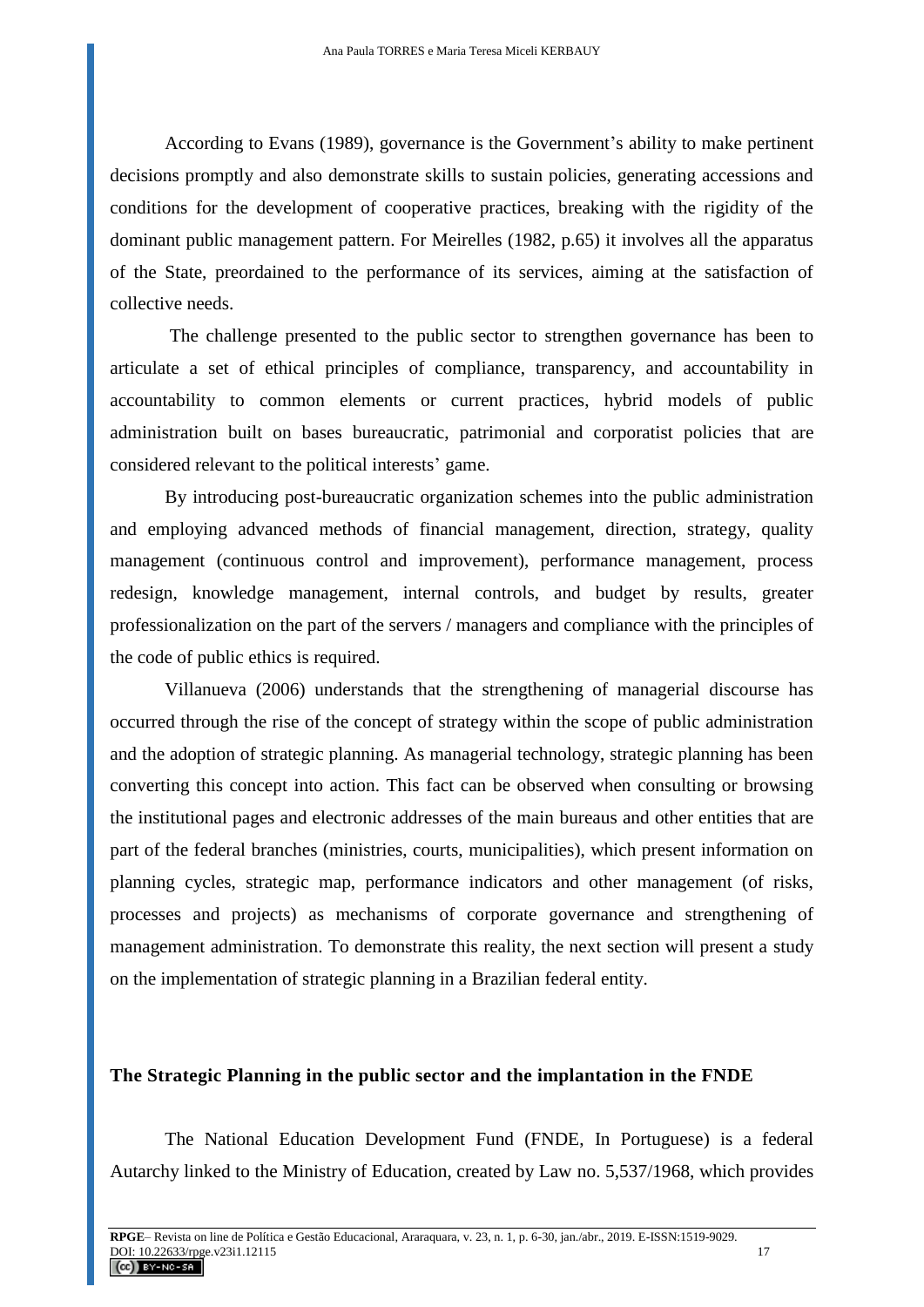as guidelines for its institutional mission the provision of technical assistance, financial assistance and execution of actions that contribute to education quality for the people.

Based in Brasília, D.F. and operating throughout the national territory, FNDE plays a fundamental role in the execution and financing of the main programs, projects and educational actions of the country, covering from the Basic to Higher Education.

In order to fulfill its mission, FNDE established as values the commitment to education; ethics and transparency; excellence in management; accessibility and social inclusion; environmental liability; and innovation and entrepreneurship.

The improvement of the internal work processes has led the Autarchy to seek excellence in the execution of programs, projects and educational actions, through the monitoring of performance indicators. The proposed initiatives aim at making every citizen's access to and permanence in quality public education possible, as well as broadening governance mechanisms.

Among the main organizational processes of the Autarchy, the following stand out: a) provision of technical assistance (through training plans) to government entities and other actors of the educational system and school community; b) direct and voluntary transfers to provide financial assistance to educational programs, projects and actions; c) Issuance of annual accounts of resources executed by federated entities and establishment of special accounts; (d) agent in the field of student financing; e) executor of Special Programs, Development of Teaching, Textbook, Food and School Transport, Direct Money in School and Educational Infrastructure Projects; f) monitoring of technological innovation activities for internal and external customers; g) management of internal systems of contracts, purchases and adherence to national price registration.

Since its beginning, the FNDE has undergone transformations and taking new responsibilities resulting from the merger of agencies and compliance with the constitutional provisions necessary to make effective the educational policy of the country. In order to meet the demands, the agency improves strategic planning, sets annual targets and defines performance indicators with the aim of making the public service more effective.

Chronologically, strategic planning went through several stages or phases until reaching the current maturity level within the organization, as shown in the following figure.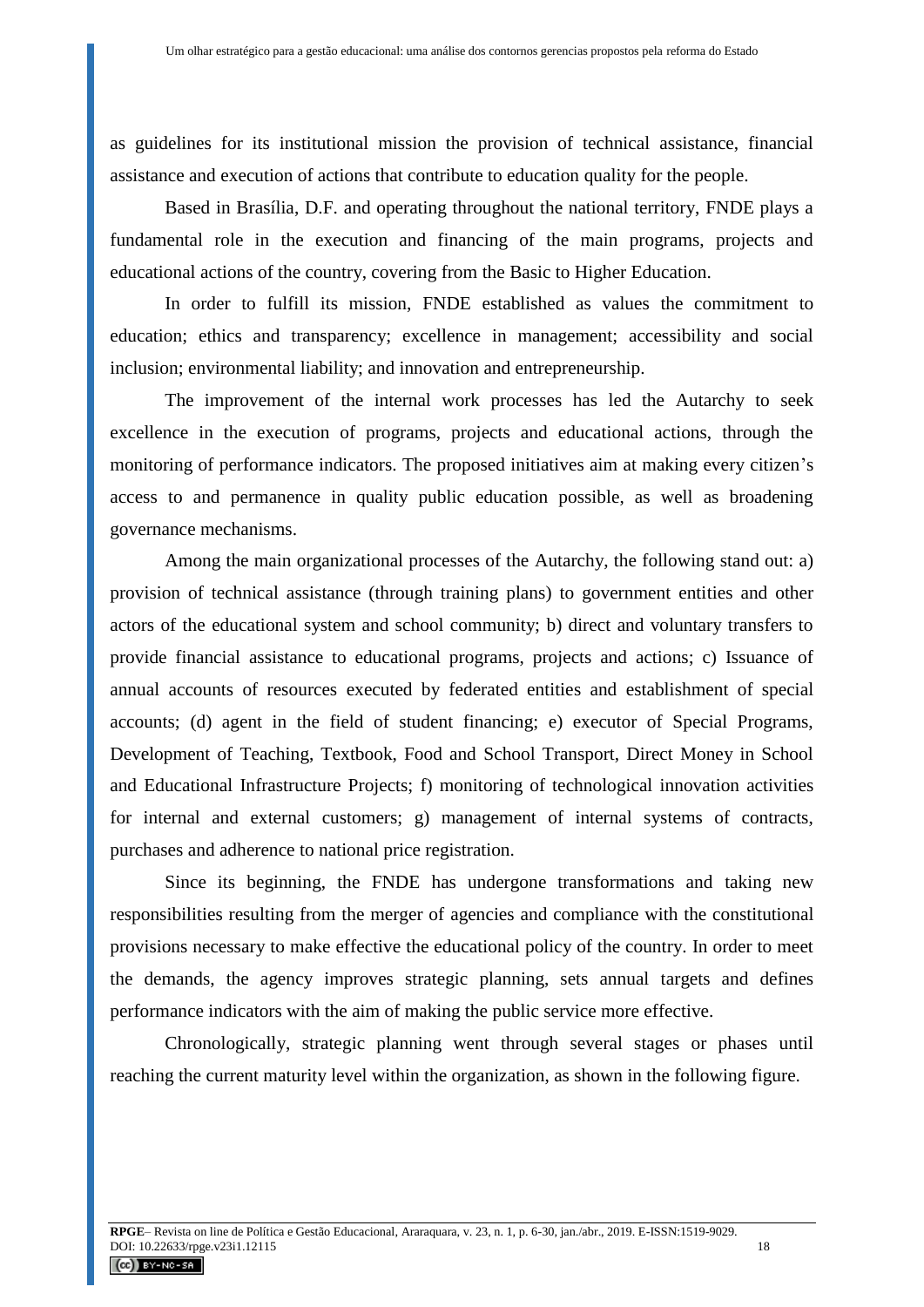



Source: FNDE – Adapted by the authors

The first planning proposal made in 2004 was aimed at the institutional strengthening and professionalization project through the creation of technical careers and specialist in financing and executing educational programs and projects (Federal Law no.  $11,357 / 2006^{14}$ ). The focus was on increasing the efficiency, quality of services provided and the professionalization of executive careers, which are premises of the management model adopted by the federal government in the late 1990s. The first public servant examination was held in 2007 and the appointment of the servers took place from 2008. Emphasis was also given to aspects related to accountability, networking and establishment of partnerships with states and municipalities, to give greater transparency in the application of resources.

In the period from 2009 to 2011, the process of methodological review of strategic planning began, and the Balanced Scorecard (BSC) was adopted to define strategic references, objectives and institutional goals, with a view to contributing to universal access to quality education.

The evolution of the strategic planning between the years 2012 and 2013 was based on the incorporation of the results-based management methodology proposed by the Ministry of

 $\overline{a}$ <sup>14</sup> Federal Law no. 11,357, October 19, 2006, provides for the creation of the General Plan of Positions of the Executive Power - PGPE and of the Special Plan of Positions of the Ministry of Environment and of the IBAMA; establishes the Specific Gratification of Teaching of the servants of the extinct Federal Territories of Acre, Amapá, Rondônia and Roraima (GEDET, in Portuguese); establishes the value and establishes criteria for the granting of Voluntary Service Gratuity, which is dealt with Federal Law no. 10,486, dated July 4, 2002, to the military of the former Federal Territories of Amapá, Rondônia and Roraima; authorizes the redistribution, for the Specific Personnel Boards of Regulatory Agencies, of the employees occupying positions of effective filling of the Plan of Classification of Positions, instituted by Federal Law no. 5,645 of December 10, 1970, or related plans of the municipalities and public foundations , assigned to those municipalities, under the conditions it specifies; creates Special Plans of Positions, within the scope of the Regulatory Agencies referred to in Annex I of Law 10871 of May 20, 2004; establishes the Gratification of Effective Performance in Regulation (GEDR, in Portuguese), due to the occupants of the positions of the Special Plan of Positions of the National Agency of Sanitary Surveillance (ANVISA, in Portuguese); creates the careers and the Special Plan of Positions of the National Fund for the Development of Education (FNDE, in Portuguese) and the National Institute of Educational Research Anísio Teixeira (INEP, in Portuguese); increases the value of the Specific Gratification of Publication and Disclosure of the National Press (GEPDIN, in Portuguese), instituted by Federal Law no. 11,090, of January 7, 2005; and makes other arrangements.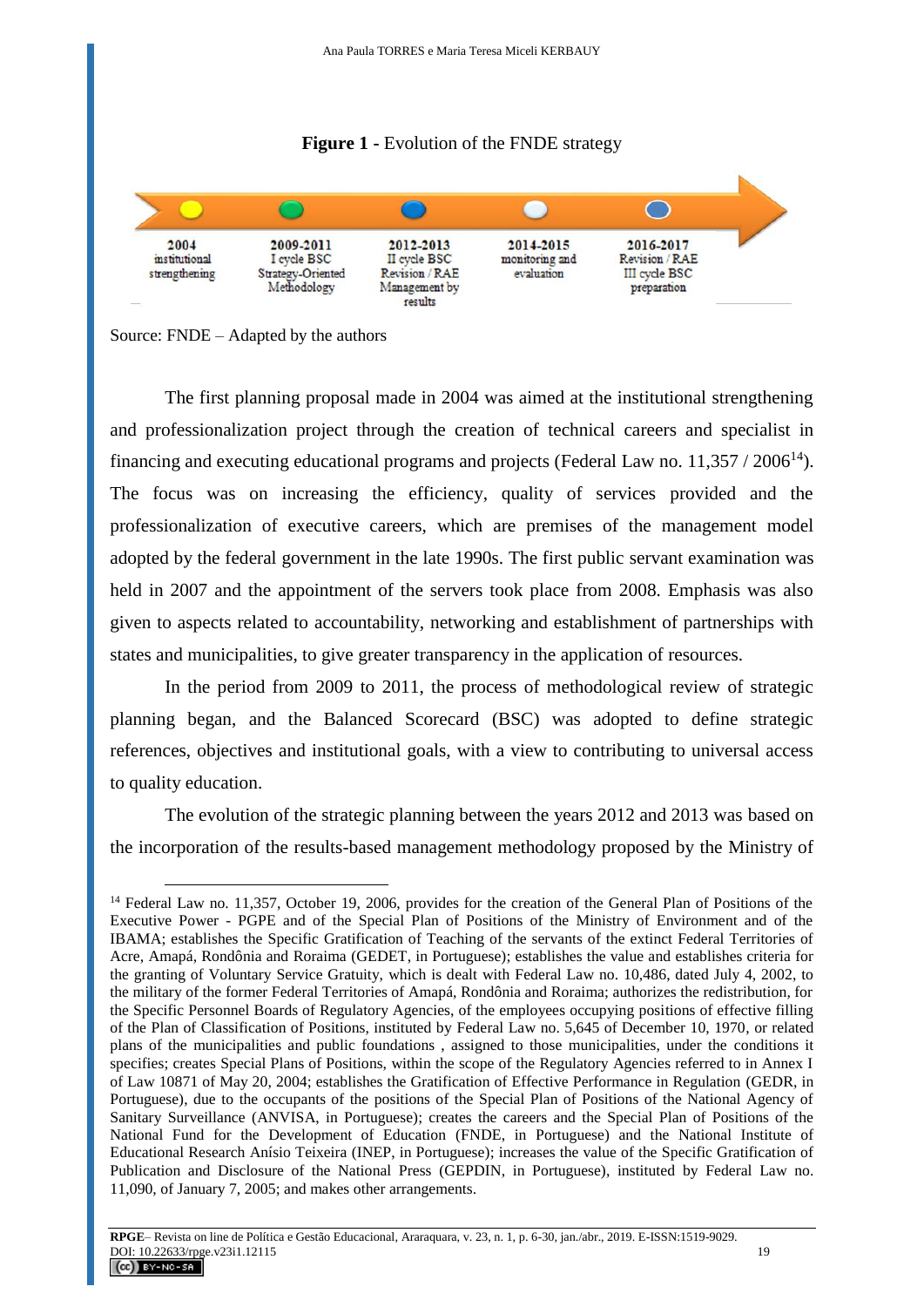Planning, Budget and Management<sup>15</sup>. In order to improve this methodology, training activities were carried out at tactical and operational levels. During the Strategy Evaluation Meeting (RAE, in Portuguese), the strategic level managers validated the guidelines, targets and indicators of the FNDE Management Panel for 2013- 2017.

In the year of 2013, the Strategic Plan was consolidated and strategic actions were deployed for the organization's tactical and operational units (creation of deployed maps and indicators). Through the deployment of strategic objectives, we sought to communicate priorities and align institutional (global), intermediate (directory boards/coordinations) and individual (servers) goals, with a view to producing consistent results towards organizational mission and vision.

The Monitoring and Evaluation and Communication and Learning stages were consolidated between 2014 and 2015. The objective of this period was to standardize instruments for systematization, collection and analysis of the indicators to consolidate the performance measurement methodology (Monitoring and Evaluation Systematics - M&A) and the culture of accountability for achieving institutional results.

The year 2016 was marked by changes in the national political and economic scenario, which had repercussions on structural changes in the governing board of the Autarchy. Despite the transitions that occurred throughout this process, the existence of a Strategic Management and Governance Advisory Committee composed by a group of public servants with employment stability, combined with the methodological consistency of planning and the degree of institutional maturity prevented discontinuity actions from impacting the work. The technical staff continued the internal review activities of the Panel of Indicators and Goals for 2016 and 2017, as well as the development of institutional projects.

After this brief contextualization, the methodology used for the data analysis and the performance study of three indicators of the Directorate of Educational Actions (DIRAE, in Portuguese), responsible for the execution of School Feeding Programs (PNAE, in Portuguese), the Teaching Book (PNLD, in Portuguese) and School Transport (PNATE, in Portuguese).

<sup>&</sup>lt;sup>15</sup> Brazil. Ministry of Planning, Budget and Management. Reference Guide for Performance Measurement and Manual for Indicator Construction. Brasília: MPOG, 2009.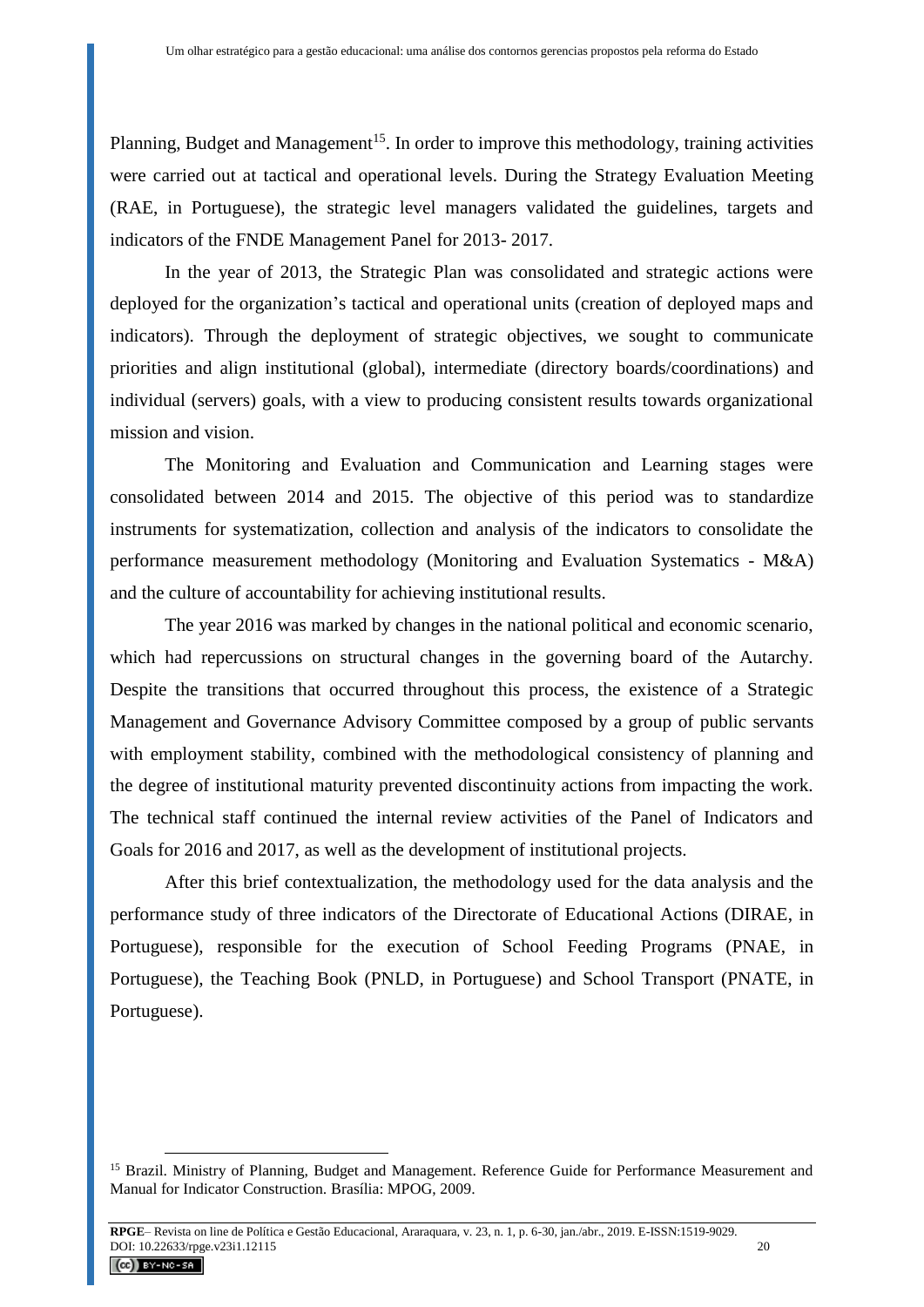#### **Method**

 $\overline{a}$ 

In order to achieve the objectives proposed in this paper, we used as a research method the content analysis proposed by Bardin (2011), which is based on the precise definition of the research objectives, which vary in each analysis and condition the difference of techniques.

According to Bardin (2011), the organization phase of the analysis is structured in three chronological poles: pre-analysis (identification and selection of documents through search and superficial reading); material scrutiny (analysis and final selection of the material by complete reading of the documents); and results treatment (inference and interpretation).

The rules of exhaustiveness, representativeness, homogeneity and relevance proposed by Bardin (2011) were considered in order to choose the documents to be analyzed. The institutional performance analysis focused on the period from 2013 to 2015 (exhaustiveness rule) and the set of goals is representative for studying the phenomenon (representativeness rule). The documents obey precise criteria of choice, the do not present singularities apart from the criteria of analysis (homogeneity rule) and the goals and performance of the indicators are adequate documents, as source of information for analysis of the objective of the study, because they were published as an Administrative Rule<sup>16</sup> in the Federal Register<sup>17</sup>.

In order to analyze the goals and institutional performance, the indicators were selected according to the chosen research method, from which two tables will be presented, the first detailing the panel of indicators and targets for the 2013-2015 triennium. The data were systematized through categories that relate to the proposed objective and to the goals and indicators selected.

The material coding followed the logic of unit aggregation, aiming at an exact description of the content characteristics (BARDIN, 2011). The selection of the programs stems from the relevance of coverage and breadth of care for the target audience of basic education.

<sup>&</sup>lt;sup>16</sup> Translator's note: in reference to the Brazilian document Portaria, which is a special administrative ruling in the Brazilian legal system.

<sup>&</sup>lt;sup>17</sup> Translator's note: In Brazil, all Federal Laws and other dispatches, communications and others are published in a Journal named Diário Oficial da União, which can be close related to the Federal Register in the USA.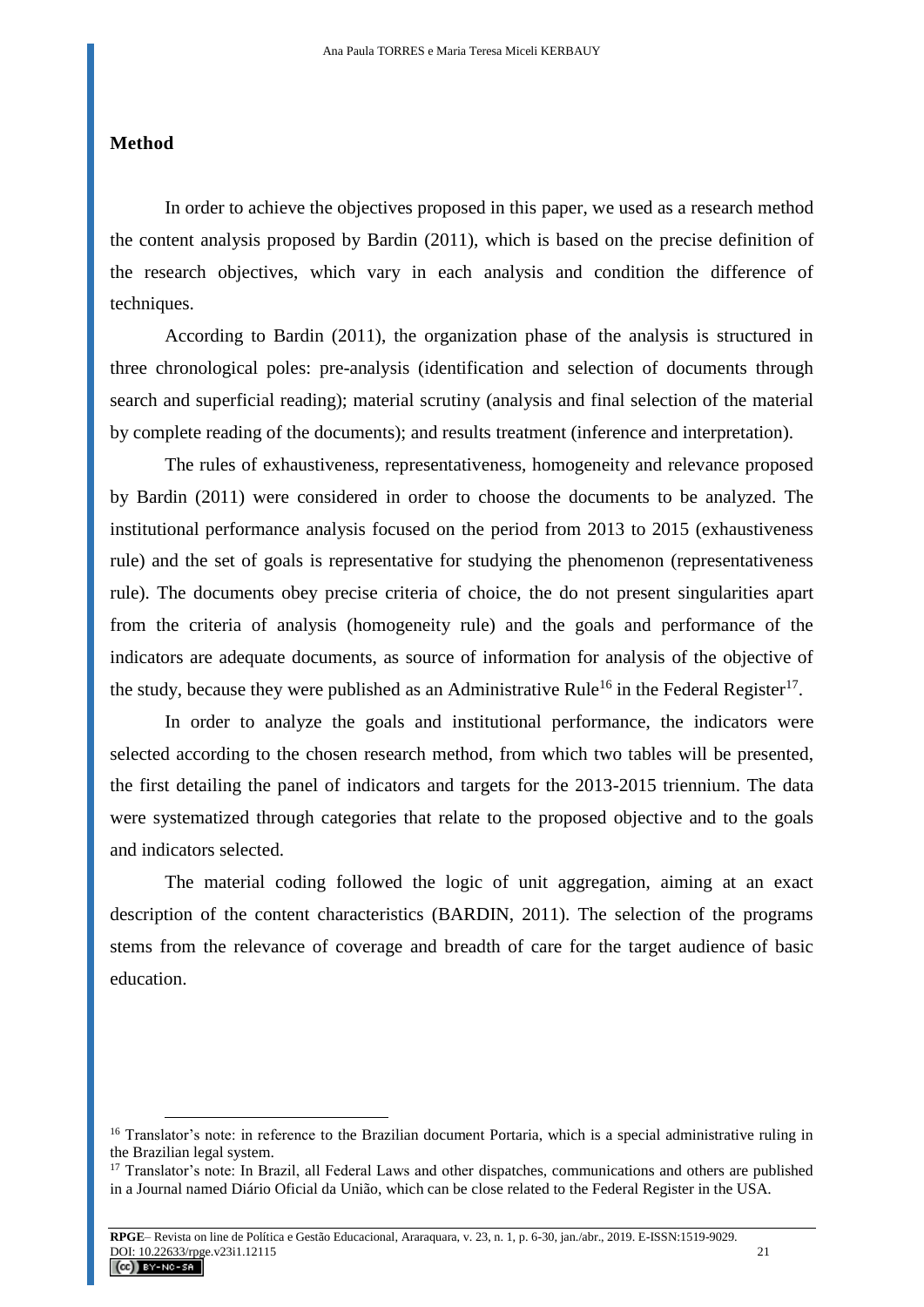| <b>MANAGEMENT PANEL - FNDE (2013 / 2015)</b>                                       | Classification | Goal<br>2013                 | Goal<br>2014       | Goal<br>2015       |
|------------------------------------------------------------------------------------|----------------|------------------------------|--------------------|--------------------|
| 03.1 Rate of execution of financial resources – Food                               | Execution      | 98,33                        | 98,60              | 99,00              |
| 03.2 Infant education costing rate                                                 | Execution      | 90,00                        | 90,00              | 90,00              |
| 03.3 EJA Costing Rate                                                              | Execution      | 90,00                        | 90,00              | 90,00              |
| 03.4 Cost of vocational and technological training                                 | Execution      | 90,00                        | 90,00              | 90,00              |
| 04.1 Visibility of resources                                                       | Efficacy       | 6.000.00<br>$\boldsymbol{0}$ | 14.400.0<br>$00\,$ | 12.600.0<br>$00\,$ |
| 05.1 Rate of monitored resources (Proinfancia)                                     | Efficacy       | 31,00                        | 35,00              | 35,00              |
| 05.2 Supervised works fee                                                          | Efficacy       | 32,00                        | 35,00              | 35,00              |
| 06.1 Index of responses to citizens                                                | Efficacy       | 85,00                        | 85,00              | 85,00              |
| 06.2 User service quality rate                                                     | Efficacy       | 90,00                        | 90,00              | 90,00              |
| 06.3 Aggregate index of training of social control councils                        | Efficacy       | 71,00                        | 80,00              | 90,00              |
| 07.1 Positive Ratings Index                                                        | Efficacy       | 70,00                        | 80,00              | 90,00              |
| 08.1 Technical Assistance Fee                                                      | Execution      | 80,00                        | 85,00              | 90,00              |
| 08.2 PAR attendance rate                                                           | Execution      | 60,00                        | 63,00              | 65,00              |
| 08.3 Rate of financial assistance in the PAC                                       | Efficacy       | 40,00                        | 45,00              | 50,00              |
| 08.4 Table of Contents                                                             | Efficacy       | 95,00                        | 97,00              | 98,00              |
| 08.5 School Transportation Service Fee                                             | Efficacy       | 90,00                        | 92,00              | 92,00              |
| 09.1 Adhesion to FGEDUC                                                            | Efficacy       | 55,00                        | 58,00              |                    |
| 09.2 FIES usage fee                                                                | Efficacy       | 10,00                        | 15,00              | 20,00              |
| 10.1 Approval rate of RPN items                                                    | Efficiency     | 70,00                        | 75,00              | 80,00              |
| 10.2 Mean time of adherence to ARPs                                                | Efficacy       | 13,00                        | 12,00              | 11,00              |
| 11.1 Repercussion of the work of the organ in the press                            | Efficacy       | 71,00                        | 73,00              | 75,00              |
| 11.2 Level of Satisfaction of Internal Interlocutors                               | Efficacy       | 70,00                        | 75,00              | 80,00              |
| 12.1 Rate of course implementation in the FNDE<br>knowledge management environment | Efficacy       | 60,00                        | 80,00              | 100,00             |
| 13.1 Process modeling index                                                        | Efficacy       | 40,00                        | 45,00              | 50,00              |
| 14.1 Customer Service                                                              | Efficacy       | 86,00                        | 80,00              | 80,00              |
| 14.2 Sigpc Deployment Rate                                                         | Execution      |                              | 20,00              | 40,00              |
| 15.1 Laboratory installation fee                                                   | Efficacy       | 100,00                       | 100,00             | 100,00             |
| 15.2 Tablet rate enabled                                                           | Efficacy       | 100,00                       | 100,00             | 100,00             |
| 15.3 Broadband Connected Schools Rate                                              | Efficacy       | 100,00                       | 100,00             | 100,00             |
| 16.1 Individual performance                                                        | Efficacy       | 80,00                        | 85,00              | 90,00              |
| 17.1 Rate of adherence to incentive programs                                       | Efficacy       | 25,00                        | 40,00              | 40,00              |
| 17.2 Managerial scope                                                              | Excellence     | 74,00                        | 65,00              | 65,00              |
| 18.1 Index of user satisfaction regarding physical structure<br>and logistics      | Efficacy       | 70,00                        | 85,00              | 85,00              |
| 18.2 Availability of information systems                                           | Efficacy       | 99,90                        | 95,00              | 95,00              |
| 19.1 Respect Index                                                                 | Excellence     | 5,00                         | 4,00               | 4,00               |
| 20.1 Budget execution rate                                                         | Execution      | 90,00                        | 92,50              | 95,00              |
| 20.2 Financial implementation rate                                                 | Execution      | 80,00                        | 82,50              | 85,00              |

| Table 2 - Management Panel (Indicators and Goals) 2013/2015 |  |  |  |
|-------------------------------------------------------------|--|--|--|
|-------------------------------------------------------------|--|--|--|

Source: AGEST/PRESI/FNDE (2017)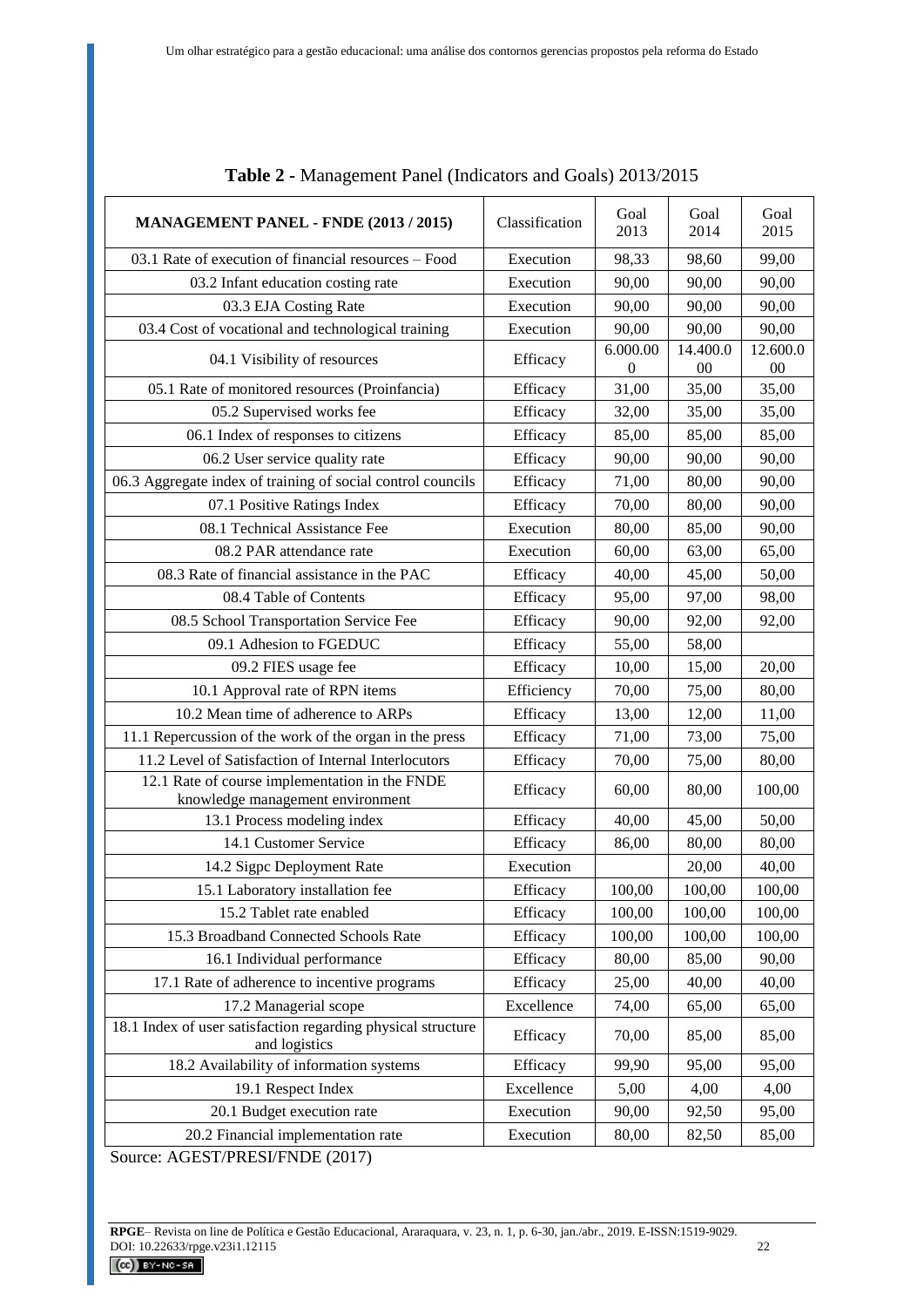### **Data analysis**

Through content analysis procedures proposed in the methodology, two strategic objectives and three indicators of the FNDE Management Panel for the years 2013 to 2015 were defined and prioritized. Table 2 outlines, based on the perspectives of the strategic map (Institutional Results and Internal Processes), two groups of objectives and three indicators that aim to measure efficiency in the execution of resources and the effectiveness of care to guarantee access to education.

| <b>INDICATOR PANEL - FNDE</b><br>(2013/2015) |  | <b>EXERCISE 2013</b>                                                                                                      |        | <b>EXERCISE 2014</b> |        |        | <b>EXERCISE 2015</b> |        |        |                 |        |
|----------------------------------------------|--|---------------------------------------------------------------------------------------------------------------------------|--------|----------------------|--------|--------|----------------------|--------|--------|-----------------|--------|
|                                              |  | Goal                                                                                                                      | Result | Perform<br>ance      | Goal   | Result | Perform<br>ance      | Goal   | Result | Perform<br>ance |        |
| <b>Institutional Results</b>                 |  |                                                                                                                           |        |                      |        |        |                      |        |        |                 |        |
|                                              |  | 03. Technical and financial<br>resources in education                                                                     |        |                      |        |        |                      |        |        |                 |        |
|                                              |  | 03.1 Rate of execution of<br>financial resources - Food                                                                   | 98,33  | 99.39                | 101.08 | 98.60  | 104.59               | 106.08 | 99.00  | 99.19           | 100,19 |
| <b>Internal processes</b>                    |  |                                                                                                                           |        |                      |        |        |                      |        |        |                 |        |
|                                              |  | 08. Provide technical and financial<br>assistance to government entities<br>and other actors in the educational<br>system |        |                      |        |        |                      |        |        |                 |        |
|                                              |  | 08.4 Table of Contents                                                                                                    | 95,00  | 102,44               | 107,84 | 97.00  | 97.24                | 100.25 | 98.00  | 98,10           | 100.11 |
|                                              |  | 08.5 School Transportation<br>Service Fee                                                                                 | 90,00  | 91,62                | 101,80 | 92,00  | 90,77                | 98,67  | 92,00  | 92,36           | 100,39 |

**Table 3 -** Categories of Perspectives, Objectives, Indicators, Targets and Results (2013-2015)

Source: Elaborated by the authors based on the Institutional performance standards published in the Federal Register - Administrative Rule No. 89, 02/26/2014; Administrative Rule nº 50, of 02/19/2015; Administrative Rule nº 69, of 02/16/2016.

The selection of the programs included in the Educational Action Board was based on the purpose and relevance of the amounts transferred automatically by FNDE to specific accounts of the federated entities. Based on the Institutional Value Chain, three General Coordination members of the Board of Executive Officers were identified.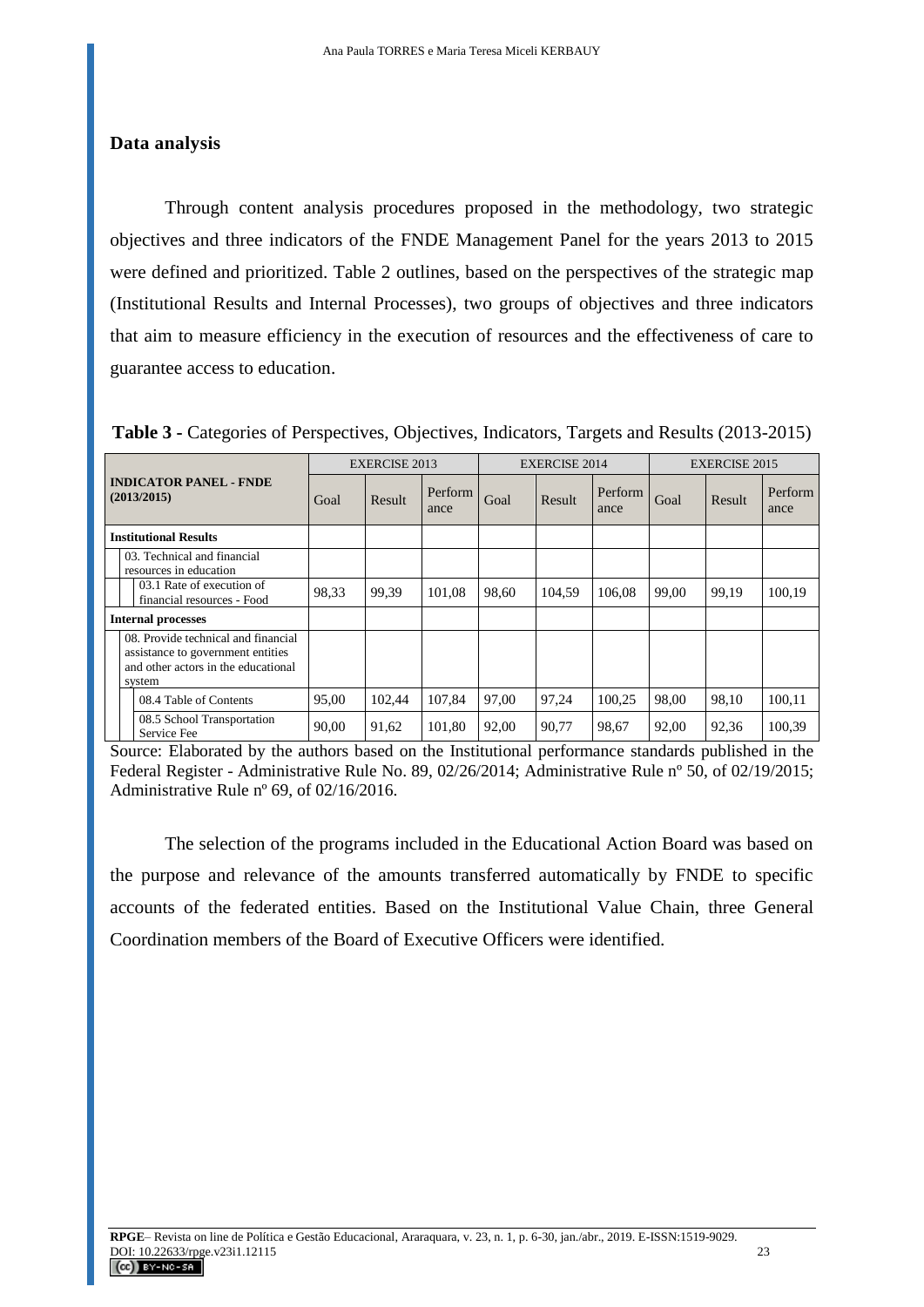

#### **Figure 2** - Value Chain - DIRAE

#### Source: AGEST/PRESI/FNDE (2017)

The National Textbook Program (PNLD, in Portuguese) distributes textbooks, dictionaries and other books to public primary and secondary schools, including the General Education Development (GED) program. Textbooks are printed with a sturdy physical structure so that they are used for three consecutive years and can be reusable. An awareness process is conduct with students and parents about the book usage precaution, so that at the end of the school year they can be returned to the school under conditions of usage by other students. There is also the distribution of consumable books (literacy activities, math and languages) that do not need to be returned. The books from PNLD and from the National Library School Program (PNBE, in Portuguese) are available in other formats, according to needs identified in the School Census: Braille, Sign Language Extended Characters, Mecdaisy (for people with visual and motor disabilities).

The three-year cycle alternation of this program contributes to guarantee the students rights to use quality teaching materials, including attendance to the special needs and teachers of basic education public schools. Regarding the acquisition of specific didactic material, we highlight the National Program of Textbooks for Youth and Adult Education (PNLD-EJA, in Portuguese), which distributes textbooks for partner institutions of the Brazilian Literate Program (PBA, in Portuguese) and basic education schools that holds GED programs.

Throughout the years 2013-2015, the annual assessments remained stable, being acquired and distributed in 2015, approximately 128,588,730 books in the programs PNLD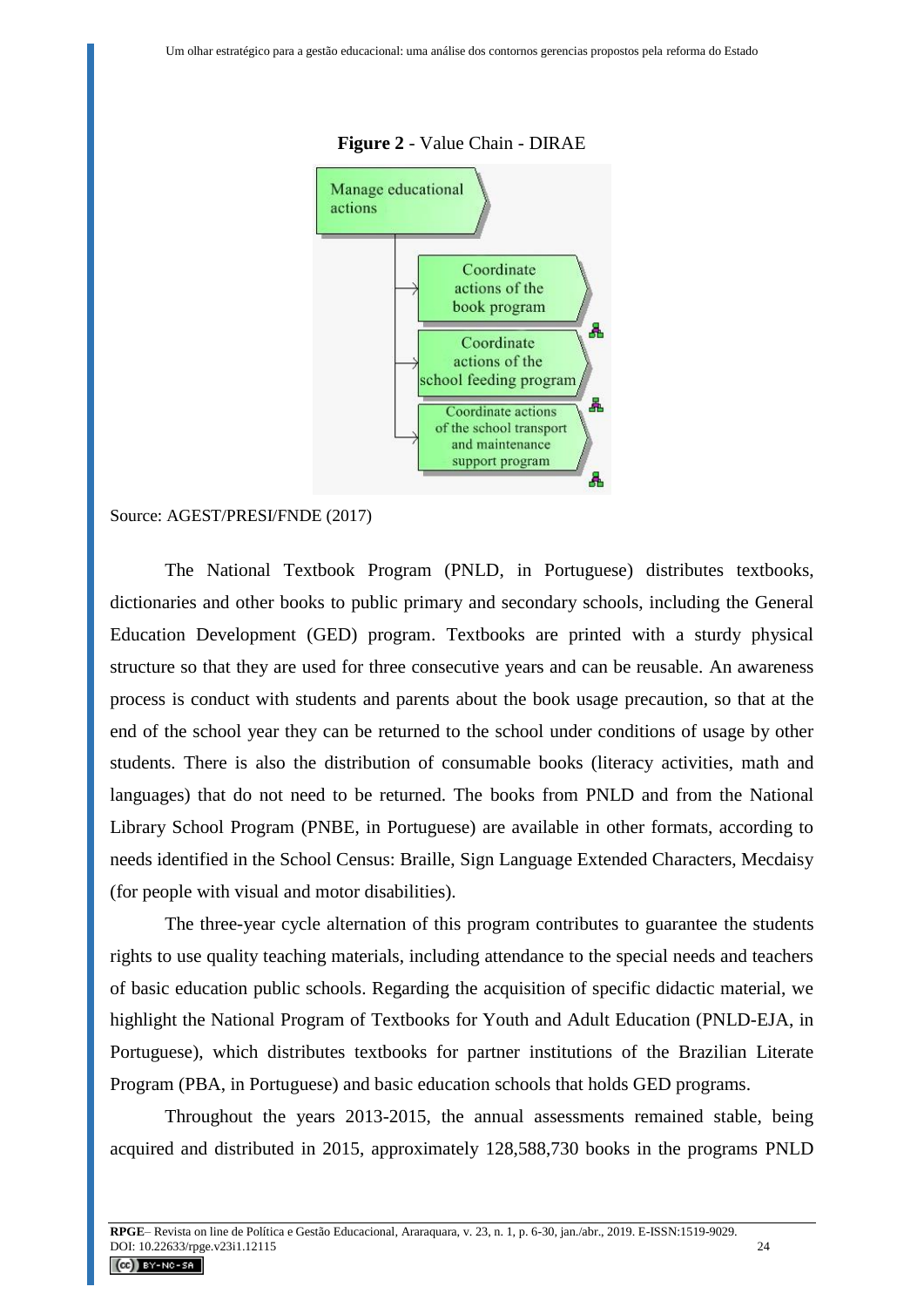2016, PNLD Rural 2016 and PNLD EJA 2016. The budget applied was in the order of R\$1,438 million.



**Graph 1** - Index of attendance of the programs of the book

Source: AGEST/PRESI/FNDE (2017)

The formula for this indicator is based on the number of students attended by the book programs divided by the total number of students declared in the School Census designed for the year of attendance. The criticism to be made of this indicator stems from the fact that the activities carried out in the Responsible Coordination (CGPLI, in Portuguese) for textbooks acquisition are carried out according to the projection of the subsequent years, that is, the goal of the indicator established for the current year does not serve as a tool for monitoring periodic results for decision making. It can be observed from the results that the indicator exceeded the targets set in the calculation periods, which demonstrates the consistency and effectiveness of the program in the distribution of books, however, this measurement does not provide evidence regarding user satisfaction aspects and importance of the material distributed for the advances in the quality of public education.

Another relevant program for the country's educational scenario is the National School Feeding Program. The PNAE (in Portuguese) aims to contribute to the growth, biopsychosocial development, learning, school performance and formation of healthy eating habits of the students, so it has been considered an important strategy to combat malnutrition, childhood obesity and health promotion of students at school.

The FNDE transfers financial resources in a supplementary way to the states, municipalities and the Federal District to guarantee school feeding for students in Early Childhood Education (kindergarten and pre-school), Elementary and Secondary Education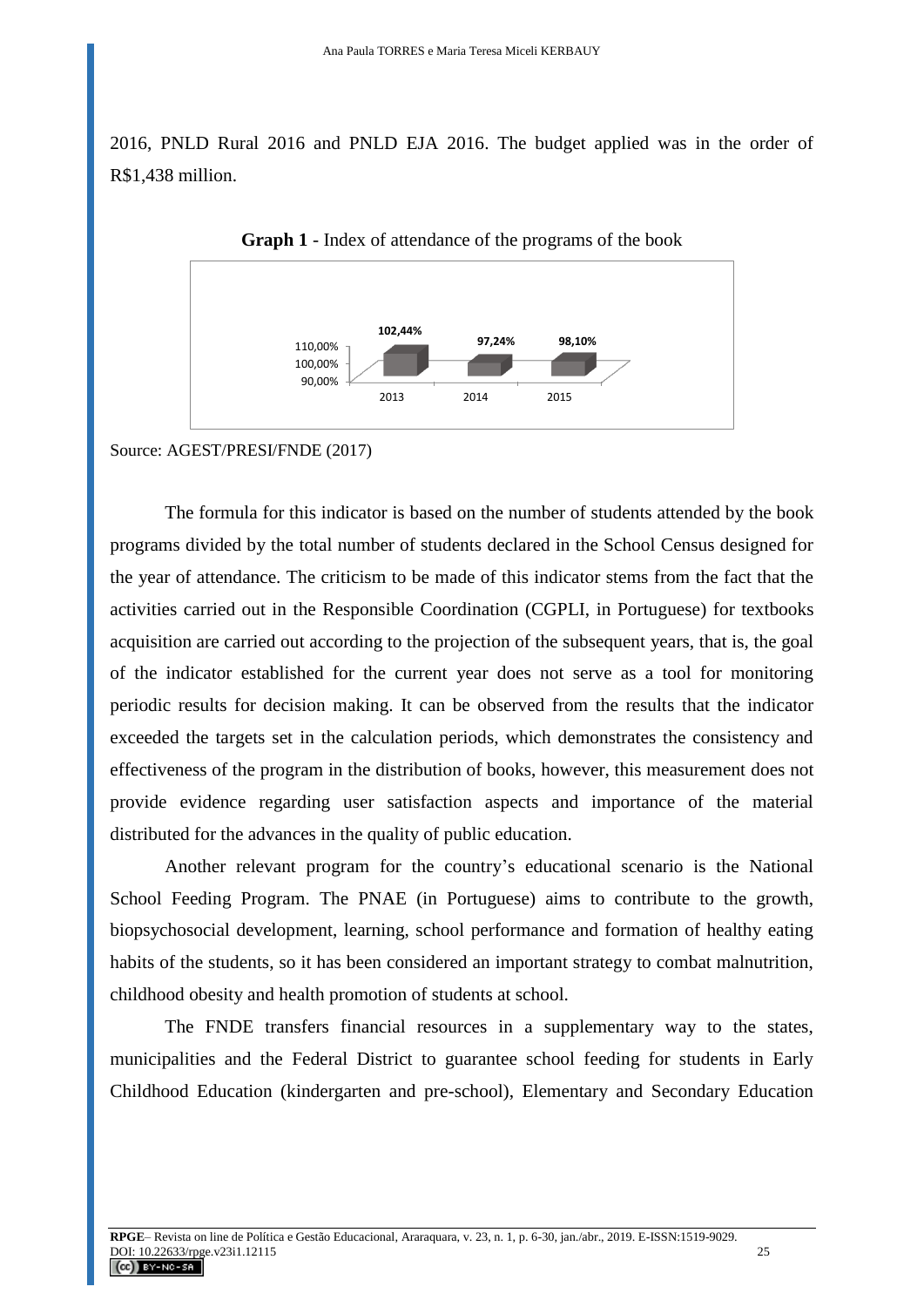and the indigenous, *quilombola<sup>18</sup>* , specialized educational service, and youth and adult education, for students enrolled in public, philanthropic, community (publicly agreed) and confessional schools (maintained by philanthropic entities) as well as those enrolled in federal schools in accordance with the School Census of the year before.

During the three years of the indicator calculation it is observed that the results exceeded the targets and there was also no discontinuity in the execution of the program, although there were fluctuations in the fund transfer due to delays in the rendering of accounts or because it was expired the School Feeding Council (CAE, in Portuguese).

Because it is an essentially execution indicator, it aims to measure the unit's effort to meet the schedules of transfer resources to the Program, avoiding operational failures and to compromise the service. Percentages above 100% occur due to balances transferred after regularization of accounts rendered or additional credit made available.



**Graphic 2** - Execution rate of financial resources (Food)

 $\overline{a}$ 

The third program considered in this paper analyzes is the National Program of Support to School Transportation. The PNATE (in Portuguese) automatically transfers financial resources to the states, municipalities and the Federal District to provide transportation to the public school students in/from the rural area. The fund transfer is calculated based on information from the previous year's School Census.

The fund transfer is made in nine annual installments (from March to November) and the resources supplement the budgets of the states and municipalities and finance expenses with insurance, licensing, taxes, fuel and even outsourcing the school transportation service. The General Coordination of Support for School Maintenance and Transportation is also responsible for the implementation of the School Pathway and Direct Money in School

Source: AGEST/PRESI/FNDE (2017)

<sup>&</sup>lt;sup>18</sup> Translator's note: Quilombola is a term that refers to the refugee communities of the Brazilian slave age. Currently, it concerns a national social movement composed of rural, suburban and urban communities characterized by subsistence agriculture and cultural manifestations that have a strong link with the past.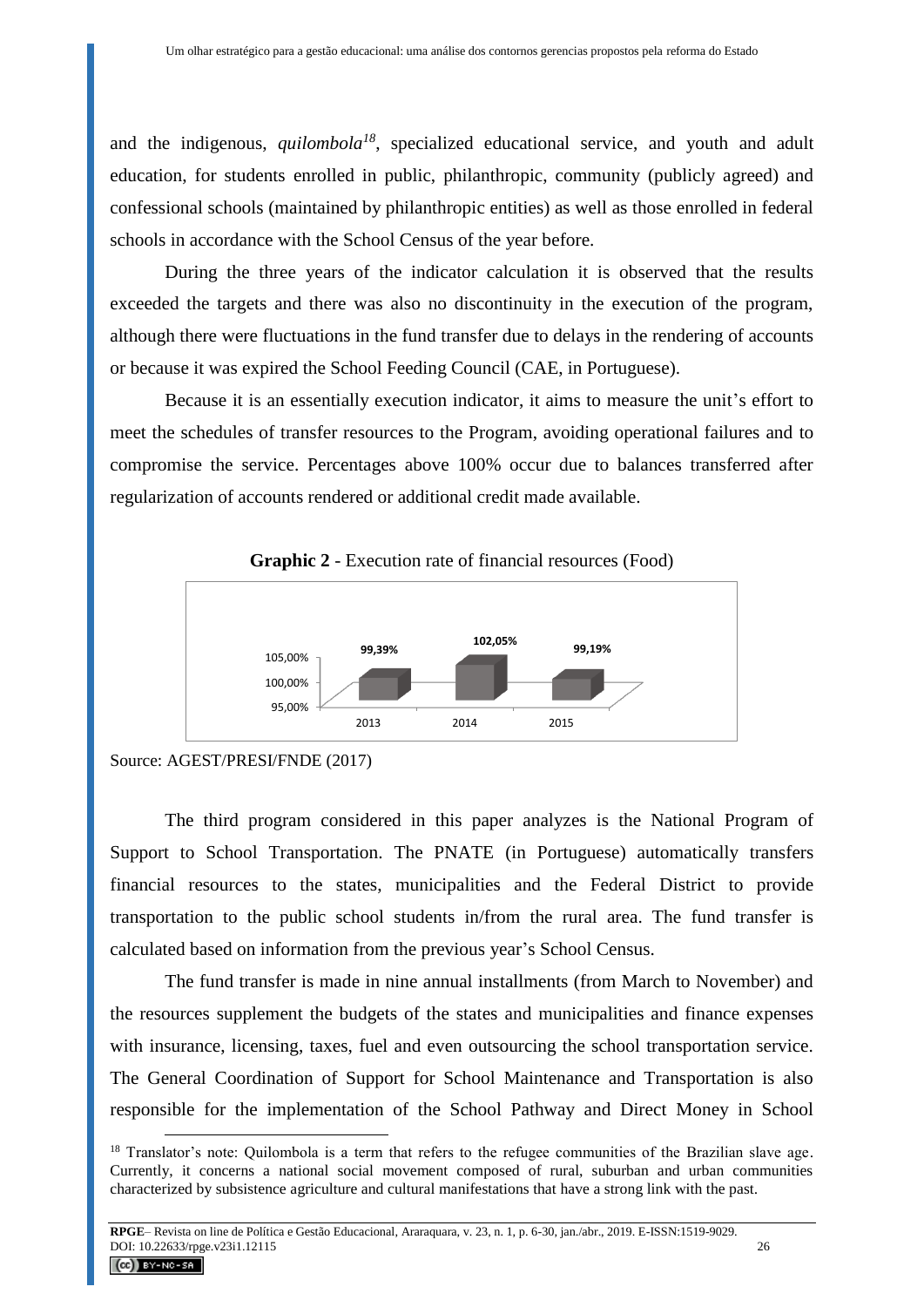Programs (PDDE, in Portuguese), but these programs do not yet have indicators that are part of the Institutional Panel. Existing indicators for these programs are monitored on the map of the Board and should be integrated into the next planning cycle (2018-2022).



**Graph 3** - School transportation attendance rate

#### **Source:** AGEST/PRESI/FNDE (2017)

In 2015, the last year included in this analysis, 4,506,066 students were benefited in 5,296 municipalities and the budget for financing the actions of this program reached the amount of R\$573.5 million. The formula used to measure the indicator result (ratio between registered demand and expected total demand) meets the evaluation requirements<sup>19</sup> adopted in methodological procedures by the Ministry of Planning, Development and Management and by the Federal internal and external control bodies.

## **Final remarks**

 $\overline{a}$ 

This paper originated from the interest in identifying the peculiarities surrounding the administrative reform that took place at the end of the 1990s, with the emergence of public management in Brazil and the incorporation of management practices from the private sector by bodies and entities that federal powers. The focus was not to verify the simple accomplishment of goals of the considered programs, but to analyze the importance of using performance measurement instruments that demonstrate the efforts of organizations to achieve results and to strengthen governance mechanisms.

<sup>&</sup>lt;sup>19</sup> Requirements for evaluating the indicators: - Usefulness: ability to represent, as closely as possible, the situation that the area intends to measure, including, to reflect the results of the interventions made in the management; - Comparability: ability to provide measurement of the desired situation over time, through historical series; - Auditability: reliability of the data sources used to calculate the indicator, mainly evaluating whether the methodology chosen for collection, processing and disclosure is transparent and can be reapplied by other agents, internal or external to the unit; e - Accessibility and understanding: ease of obtaining the data, elaboration of the indicator and understanding of the results by the general public.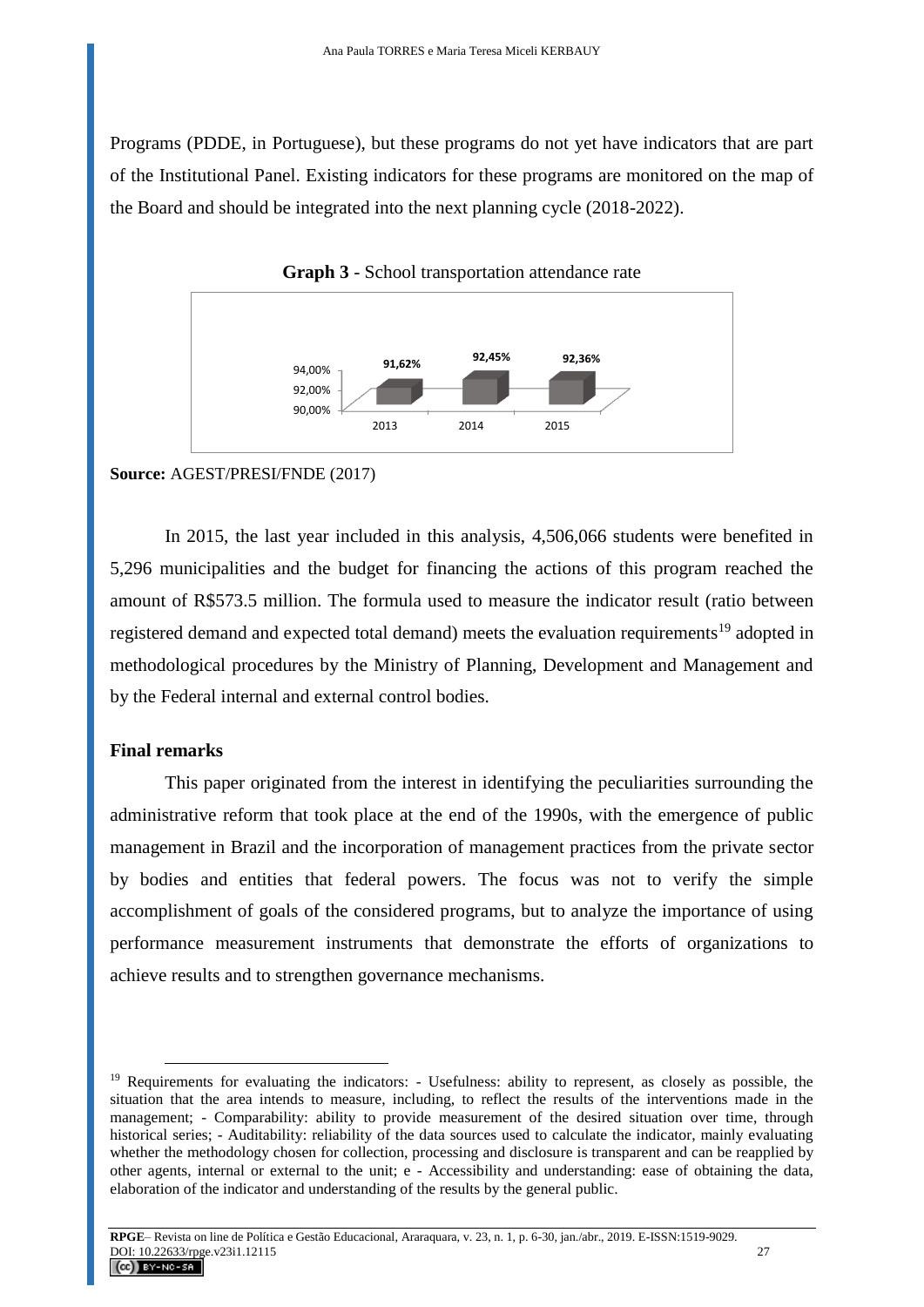The study was initiated by analyzing the panorama of the managerial reform of the Brazilian State, which originated with the State Reform Master Plan (PDRE, in Portuguese) in 1995 and focused on organizational effectiveness and the search for administrative efficiency.

In analyzing the strategic planning underway at the FNDE (in the years 2013 to 2015), it was prioritized to verify the goals evolution and the performance monitoring of three automatic fund transfer programs managed by the Autarchy, that aims to strengthen students access and stay in public basic education schools.

The strategic planning in the public sector has been configured as one of the fundamental management tools to evaluate government performance since it integrates one of the mechanisms of public governance practices. It represents one of the main tools for improving management, because it is oriented towards the search for effective results. Policies, objectives and goals established in this instrument should be aligned with the policies and management guidelines emanating from the Government programs, so that the planned actions have continuity and social relevance.

In order for the actions of technical and financial assistance to the federated entities to be strengthened and also to contribute to the improvement of the educational quality in the Country, it is necessary that educational actors, such as public servants, education authorities of states and municipalities, teachers and other education professionals, are granted access to information about the operation and performance of these programs. For this to happen, it is necessary to strengthen training and communication actions on an ongoing basis, especially with regard to control processes and procedures, so that human, organizational and technicaloperative capacities are expanded.

In this sense, it is necessary to improve the organizational arrangements and structures in order to make them capable of promoting the articulation and institutional partnerships appropriate to the expansion and consolidation of educational projects and actions throughout Brazil. It is also necessary to develop and implement management and technical-operational monitoring mechanisms that assist in the decision-making processes and in the direction of means and actions to overcome the existing educational inequalities in the Country. Alongside this, it is also very important to incorporate governance practices based on mechanisms of control and accountability of the different actors, preparing them to act as agents for improving the implementation of educational policies.

 $\left(\begin{matrix} \mathbf{G} \end{matrix}\right)$  BY-NC-SA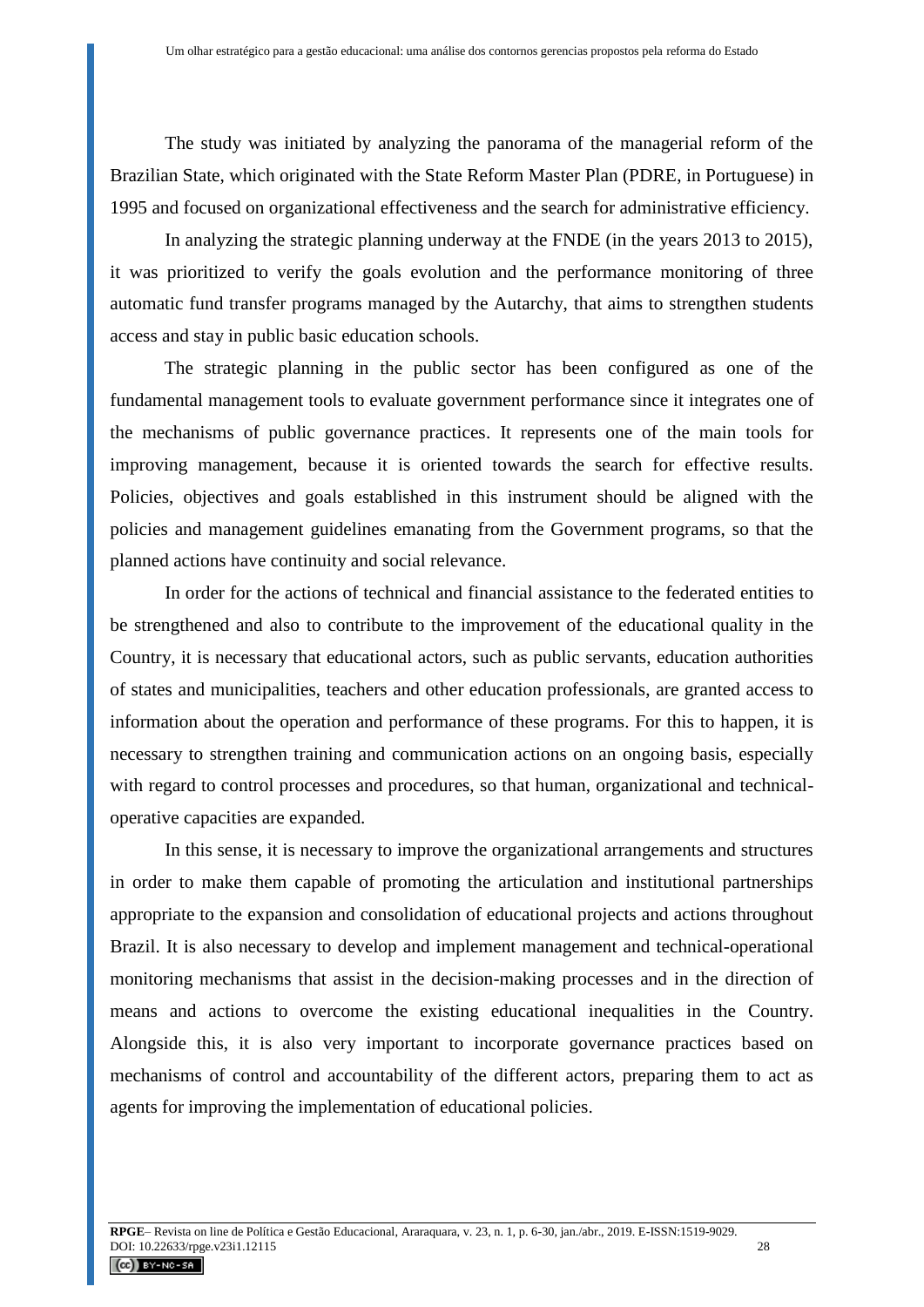# **REFERENCES**

BARDIN, L. **Análise de conteúdo**. São Paulo: Edições 70, 2011.

BERGUE, S. T. Gestão Estratégica de Pessoas e Balanced Scorecard em Organizações Públicas. **Análise**, Porto Alegre, v. 16, n. 2, ago./dez., p. 265-284, 2005.

BRASIL. **Constituição (1988)**. Constituição da República Federativa do Brasil: texto constitucional promulgado em 5 de outubro de 1988, com as alterações determinadas pelas Emendas Constitucionais de Revisão nos 1 a 6/94, pelas Emendas Constitucionais nos 1/92 a 91/2016 e pelo Decreto Legislativo no 186/2008. – Brasília: Senado Federal, Coordenação de Edições Técnicas, p. 496, 2016.

BRASIL. Lei nº 9.394, de 20 de dezembro de 1996. **Lei de Diretrizes e Bases da Educação Nacional.** Brasília: Senado Federal, Coordenação de Edições Técnicas, p. 58, 2015.

BRASIL. Lei nº 13.005, de 25 de junho de 2014. **Plano Nacional de Educação.** Brasília, 2014. Disponível em: http:www.fnde.gov.br. Acesso em: 15 abr. 2017.

BRESSER PEREIRA, L. C. Da administração pública burocrática à gerencial. **Revista do Serviço Público**, Brasília ano 47, v. 120, n. 1, jan./abr., 1996.

BRESSER PEREIRA, L. C.; GRAU, M. C. (Org.). **O público não estatal na Reforma do Estado**. Rio de Janeiro, FGV, 1999.

BRESSER PEREIRA, L. C.; SPINK, P. **Reforma do Estado e Administração Pública Gerencial**. São Paulo, FGV, 1998.

DINIZ, E. **Crise, reforma do Estado e governabilidade**. Brasil 1985-95. Rio de Janeiro: FGV, 1997.

FARENZENA, N. Relações intergovernamentais nas políticas de educação básica no Brasil: a assistência da União aos governos subnacionais em foco**. Revista Uruguaya de Ciência Política**, v. 21, n. 1, p. 183-202, 2012.

LOIOLA, E.; MOURA, S. Análise de Redes: uma contribuição aos estudos organizacionais. In: FISCHER, T. (Org.). **Gestão Contemporânea**. Rio de Janeiro, FGV, 1996.

MARCONI, N. O perfil da burocracia federal (1995-2002). In: ABRUCIO, F.; LOUREIRO, M. R. (Org.). **O Estado numa era de reformas**: os anos FHC. Brasília: MP Seges, 2002.

MARTINS, H. F.; MARINI, C. Governança pública contemporânea: uma tentativa de dissecação conceitual. **Revista do Tribunal de Contas da União**, Brasília, ano 46, n. 130, p. 42-53, 2014.

MELO, M. A. Governance e Reforma do Estado: o paradigma agente x principal. **Revista do Serviço Público**, Brasília ano 47, v. 120, n. 1, jan./abr., 1996.